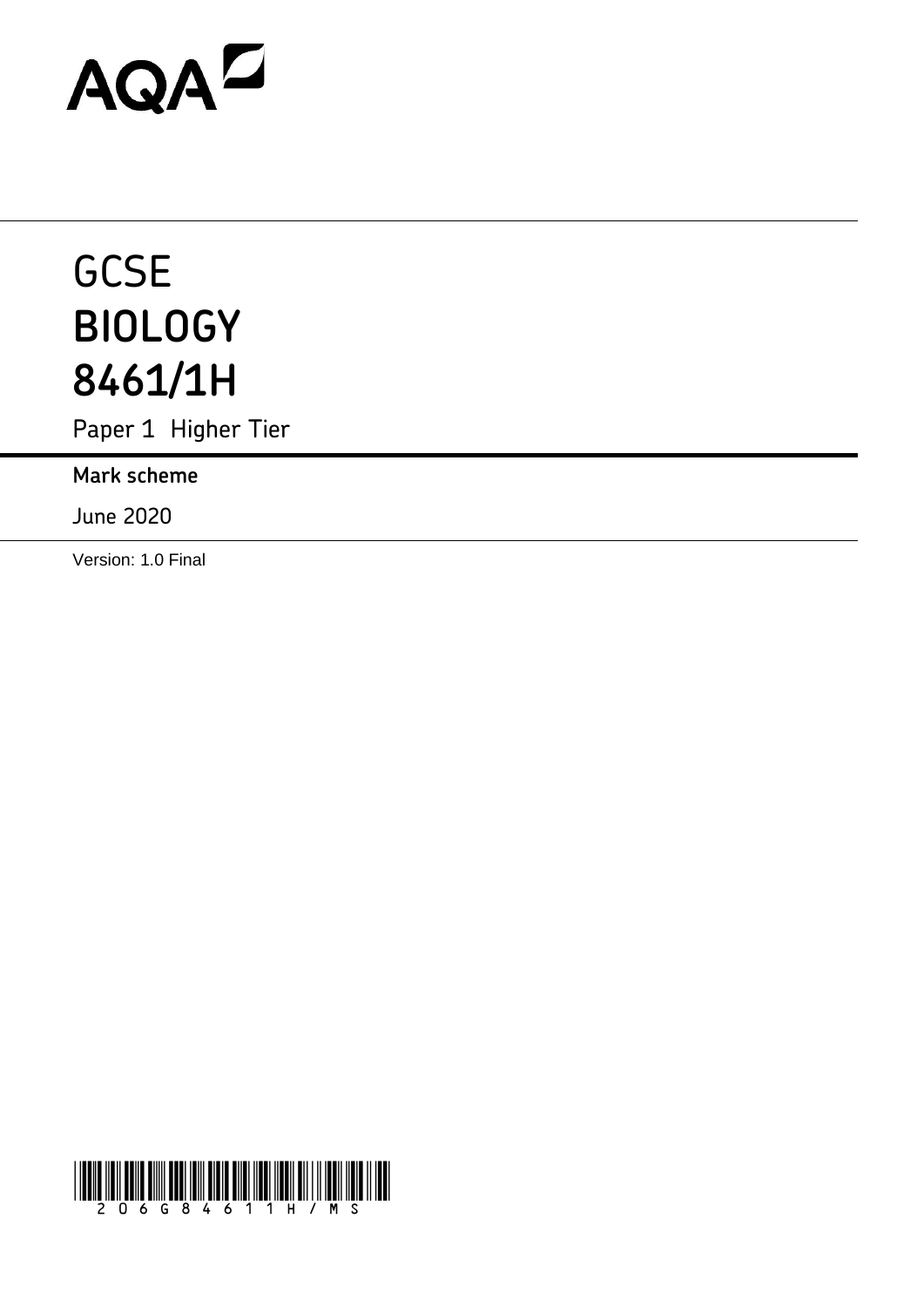Mark schemes are prepared by the Lead Assessment Writer and considered, together with the relevant questions, by a panel of subject teachers. This mark scheme includes any amendments made at the standardisation events which all associates participate in and is the scheme which was used by them in this examination. The standardisation process ensures that the mark scheme covers the students' responses to questions and that every associate understands and applies it in the same correct way. As preparation for standardisation each associate analyses a number of students' scripts. Alternative answers not already covered by the mark scheme are discussed and legislated for. If, after the standardisation process, associates encounter unusual answers which have not been raised they are required to refer these to the Lead Examiner.

It must be stressed that a mark scheme is a working document, in many cases further developed and expanded on the basis of students' reactions to a particular paper. Assumptions about future mark schemes on the basis of one year's document should be avoided; whilst the guiding principles of assessment remain constant, details will change, depending on the content of a particular examination paper.

Further copies of this mark scheme are available from aqa.org.uk

#### **Copyright information**

For confidentiality purposes acknowledgements of third-party material are published in a separate booklet which is available for free download from [www.aqa.org.uk](http://www.aqa.org.uk/) after the live examination series.

Copyright © 2020 AQA and its licensors. All rights reserved.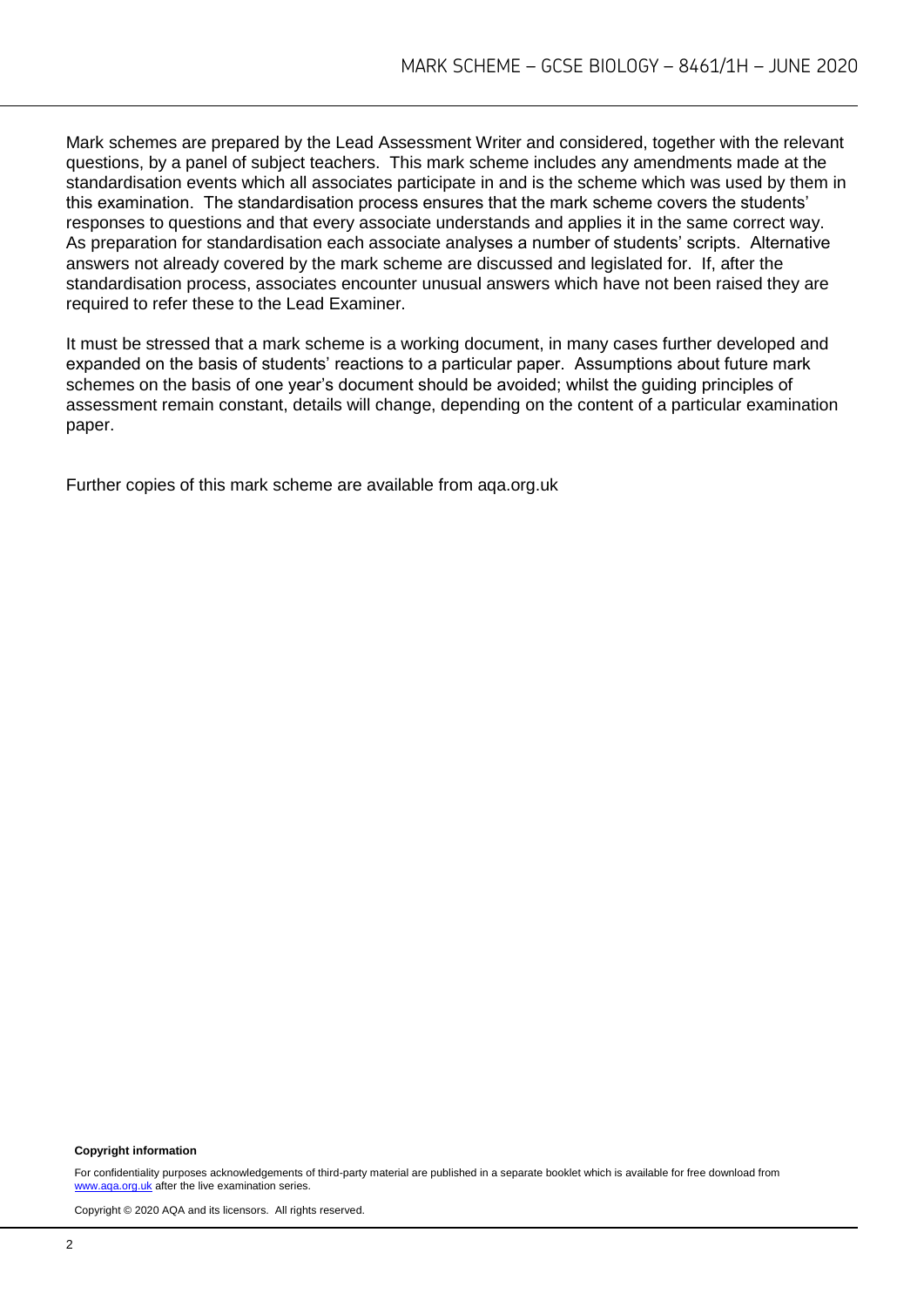# Information to Examiners

# 1. General

The mark scheme for each question shows:

- the marks available for each part of the question
- the total marks available for the question
- the typical answer or answers which are expected
- extra information to help the Examiner make his or her judgement
- the Assessment Objectives, level of demand and specification content that each question is intended to cover.

The extra information is aligned to the appropriate answer in the left-hand part of the mark scheme and should only be applied to that item in the mark scheme.

At the beginning of a part of a question a reminder may be given, for example: where consequential marking needs to be considered in a calculation; or the answer may be on the diagram or at a different place on the script.

In general the right-hand side of the mark scheme is there to provide those extra details which confuse the main part of the mark scheme yet may be helpful in ensuring that marking is straightforward and consistent.

# 2. Emboldening and underlining

- **2.1** In a list of acceptable answers where more than one mark is available 'any **two** from' is used, with the number of marks emboldened. Each of the following bullet points is a potential mark.
- **2.2** A bold **and** is used to indicate that both parts of the answer are required to award the mark.
- **2.3** Alternative answers acceptable for a mark are indicated by the use of **or**. Different terms in the mark scheme are shown by a / ; eg allow smooth / free movement.
- **2.4** Any wording that is underlined is essential for the marking point to be awarded.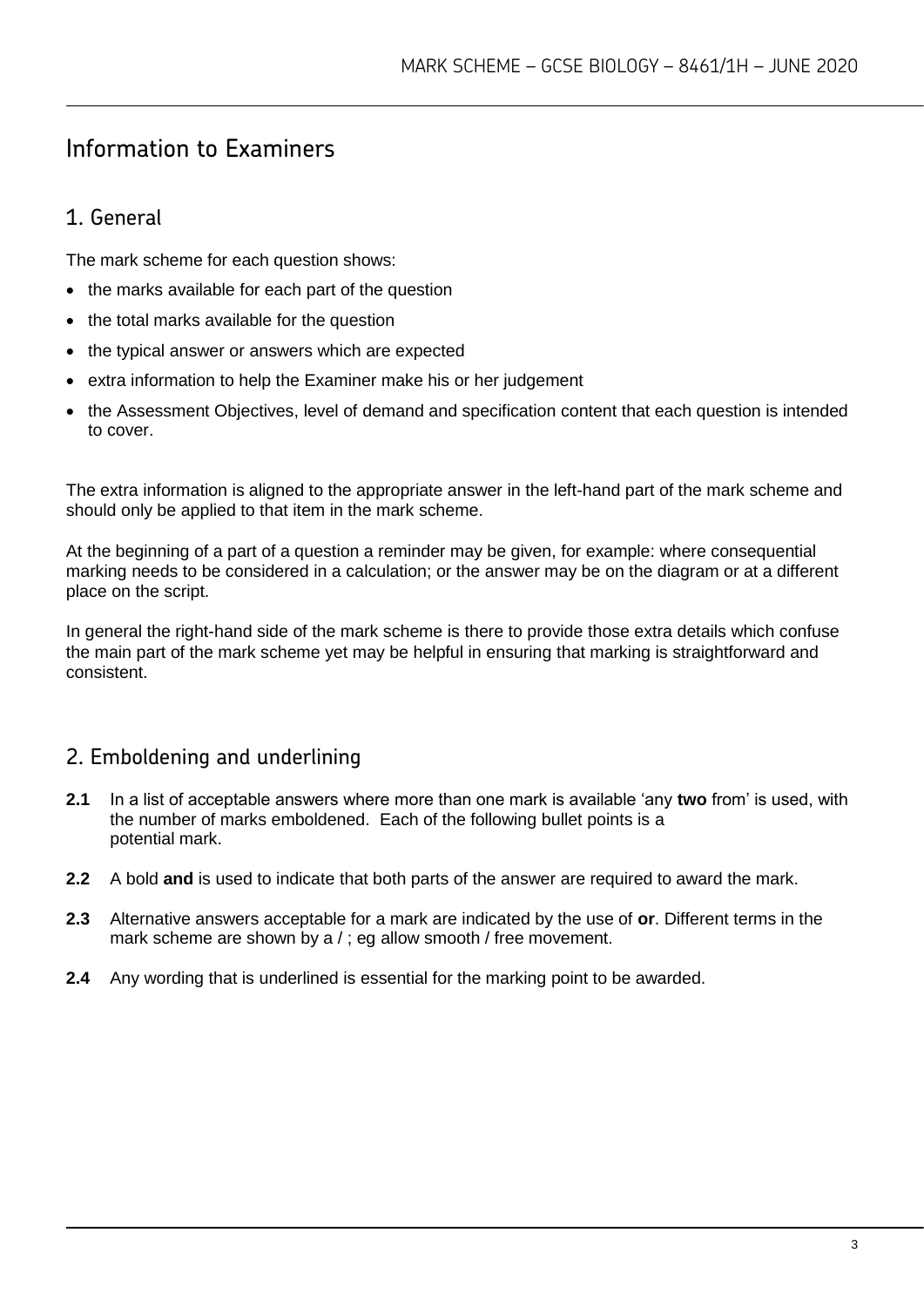## 3. Marking points

#### **3.1 Marking of lists**

This applies to questions requiring a set number of responses, but for which students have provided extra responses. The general principle to be followed in such a situation is that 'right + wrong = wrong'.

Each error / contradiction negates each correct response. So, if the number of error / contradictions equals or exceeds the number of marks available for the question, no marks can be awarded.

However, responses considered to be neutral (indicated as \* in example 1) are not penalised.

Example 1: What is the pH of an acidic solution?

**[1 mark]**

**[2 marks]**

| <b>Student</b> | <b>Response</b> | <b>Marks</b><br>awarded |
|----------------|-----------------|-------------------------|
| 1              | green, 5        |                         |
| 2              | red $*$ , 5     |                         |
| З              | red*, 8         |                         |

Example 2: Name two planets in the solar system.

**Student Response Marks awarded** 1 **Neptune, Mars, Moon** 1 2 Neptune, Sun, Mars, Moon  $\Omega$ 

#### **3.2 Use of chemical symbols / formulae**

If a student writes a chemical symbol / formula instead of a required chemical name, full credit can be given if the symbol / formula is correct and if, in the context of the question, such action is appropriate.

#### **3.3 Marking procedure for calculations**

Marks should be awarded for each stage of the calculation completed correctly, as students are instructed to show their working. Full marks can, however, be given for a correct numerical answer, without any working shown.

#### **3.4 Interpretation of 'it'**

Answers using the word 'it' should be given credit only if it is clear that the 'it' refers to the correct subject.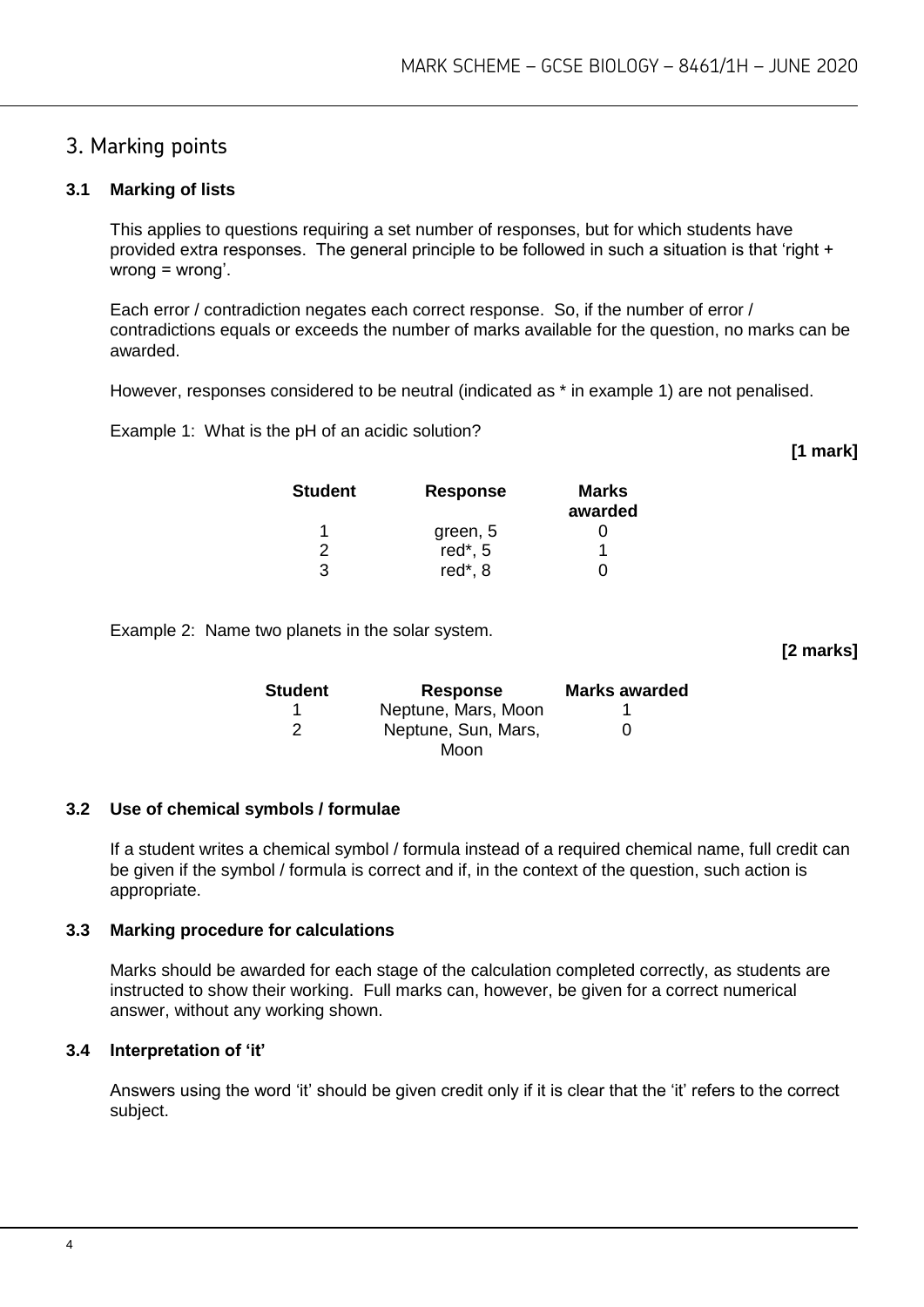#### **3.5 Errors carried forward**

Any error in the answers to a structured question should be penalised once only.

Papers should be constructed in such a way that the number of times errors can be carried forward is kept to a minimum. Allowances for errors carried forward are most likely to be restricted to calculation questions and should be shown by the abbreviation ecf in the marking scheme.

#### **3.6 Phonetic spelling**

The phonetic spelling of correct scientific terminology should be credited **unless** there is a possible confusion with another technical term.

#### **3.7 Brackets**

(…..) are used to indicate information which is not essential for the mark to be awarded but is included to help the examiner identify the sense of the answer required.

#### **3.8 Allow**

In the mark scheme additional information, 'allow' is used to indicate creditworthy alternative answers.

#### **3.9 Ignore**

Ignore is used when the information given is irrelevant to the question or not enough to gain the marking point. Any further correct amplification could gain the marking point.

#### **3.10 Do not accept**

Do **not** accept means that this is a wrong answer which, even if the correct answer is given as well, will still mean that the mark is not awarded.

### 4. Level of response marking instructions

Extended response questions are marked on level of response mark schemes.

- Level of response mark schemes are broken down into levels, each of which has a descriptor.
- The descriptor for the level shows the average performance for the level.
- There are two marks in each level.

Before you apply the mark scheme to a student's answer, read through the answer and annotate it (as instructed) to show the qualities that are being looked for. You can then apply the mark scheme.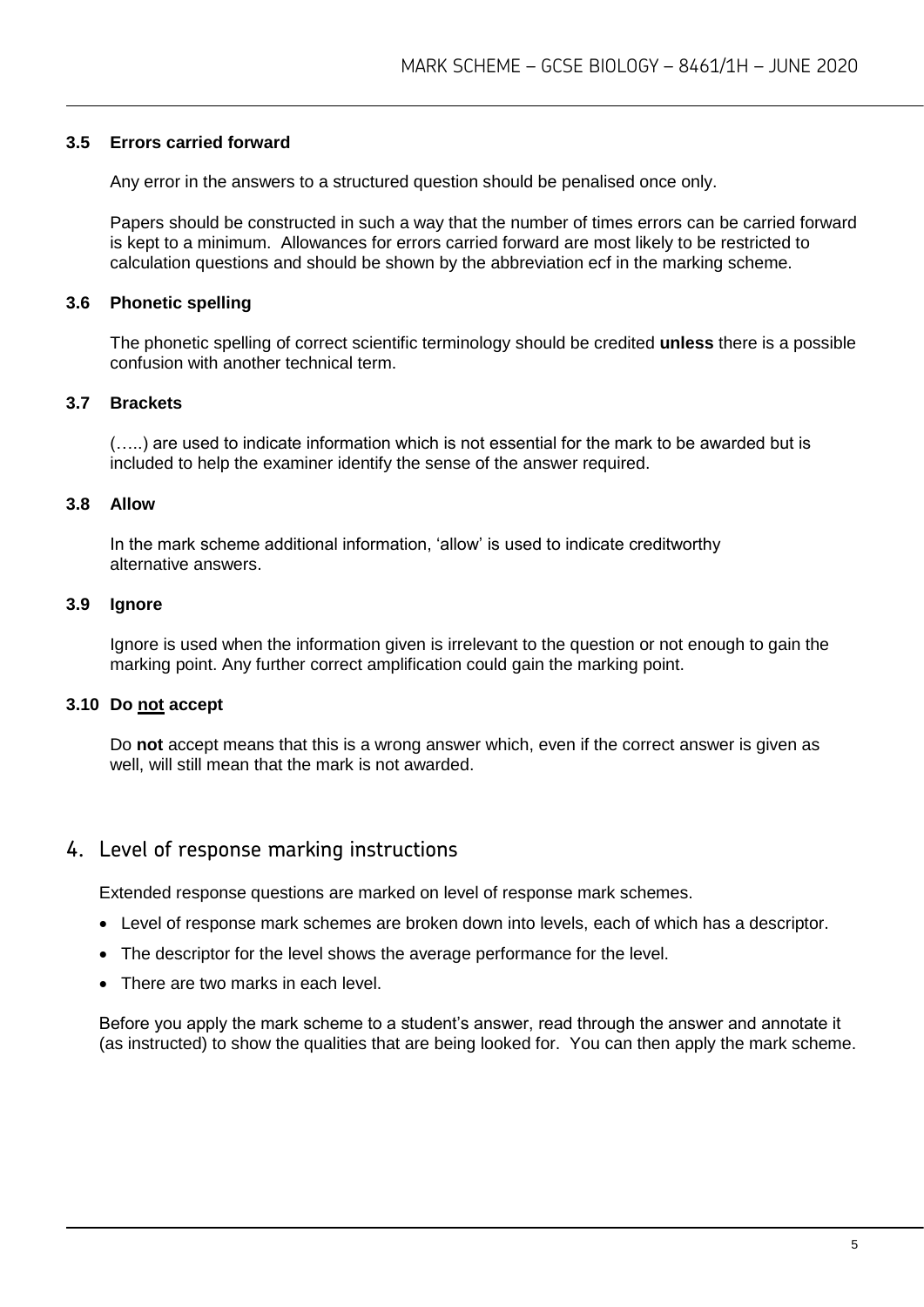#### **Step 1: Determine a level**

Start at the lowest level of the mark scheme and use it as a ladder to see whether the answer meets the descriptor for that level. The descriptor for the level indicates the different qualities that might be seen in the student's answer for that level. If it meets the lowest level then go to the next one and decide if it meets this level, and so on, until you have a match between the level descriptor and the answer.

When assigning a level you should look at the overall quality of the answer. Do **not** look to penalise small and specific parts of the answer where the student has not performed quite as well as the rest. If the answer covers different aspects of different levels of the mark scheme you should use a best fit approach for defining the level.

Use the variability of the response to help decide the mark within the level, ie if the response is predominantly level 2 with a small amount of level 3 material it would be placed in level 2 but be awarded a mark near the top of the level because of the level 3 content.

#### **Step 2: Determine a mark**

Once you have assigned a level you need to decide on the mark. The descriptors on how to allocate marks can help with this.

The exemplar materials used during standardisation will help. There will be an answer in the standardising materials which will correspond with each level of the mark scheme. This answer will have been awarded a mark by the Lead Examiner. You can compare the student's answer with the example to determine if it is the same standard, better or worse than the example. You can then use this to allocate a mark for the answer based on the Lead Examiner's mark on the example.

You may well need to read back through the answer as you apply the mark scheme to clarify points and assure yourself that the level and the mark are appropriate.

Indicative content in the mark scheme is provided as a guide for examiners. It is not intended to be exhaustive and you must credit other valid points. Students do **not** have to cover all of the points mentioned in the indicative content to reach the highest level of the mark scheme.

You should ignore any irrelevant points made. However, full marks can be awarded only if there are no incorrect statements that contradict a correct response.

An answer which contains nothing of relevance to the question must be awarded no marks.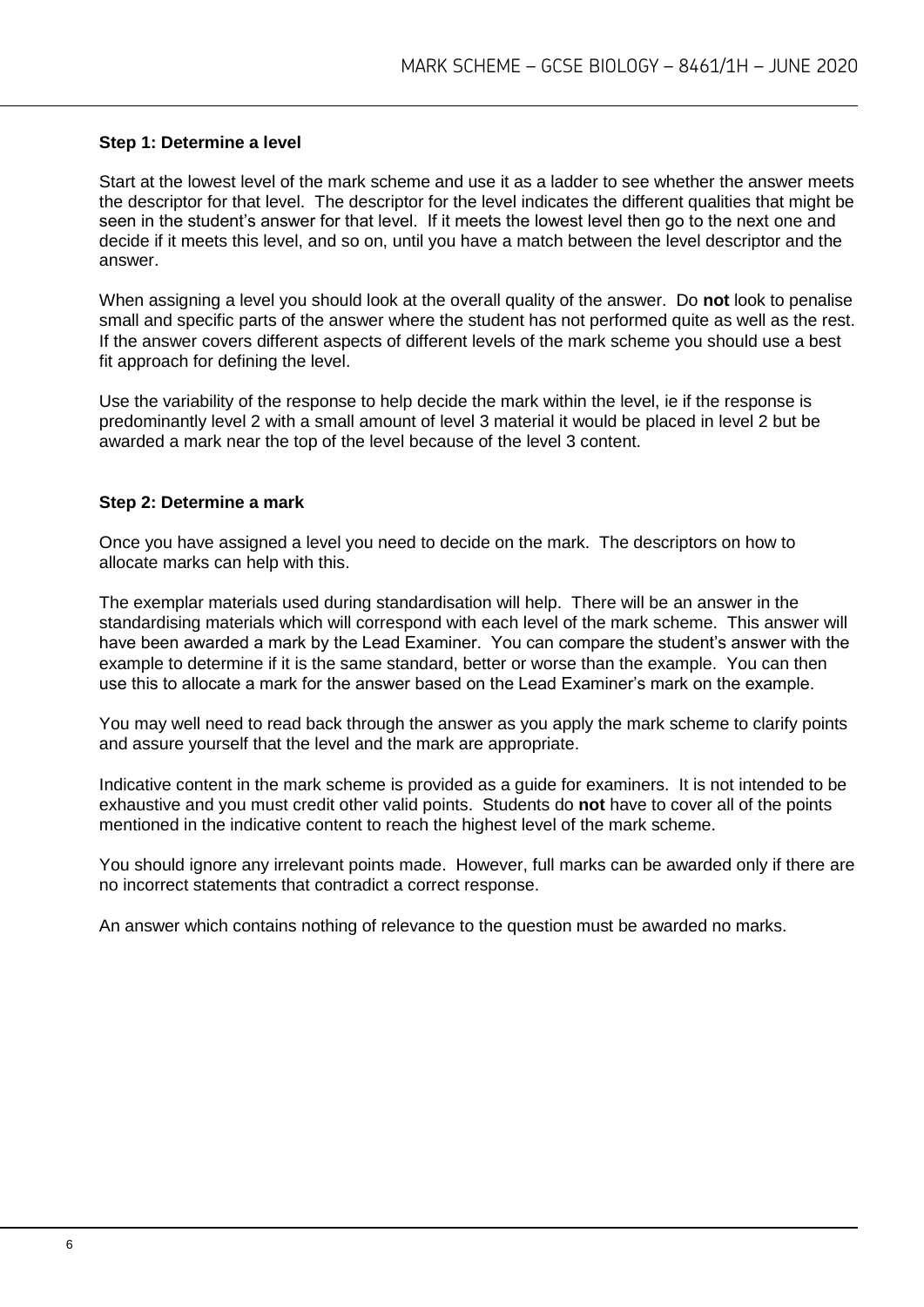| Question | <b>Answers</b>                                                               | <b>Extra information</b>                                                                                    | <b>Mark</b> | AO/<br>Spec. Ref.                              |
|----------|------------------------------------------------------------------------------|-------------------------------------------------------------------------------------------------------------|-------------|------------------------------------------------|
| 01.1     |                                                                              | allow correct chemical symbols<br>ignore any attempt at balancing<br>equation<br>ignore light / chlorophyll |             | AO <sub>1</sub><br>4.4.1.1                     |
|          | before arrow<br>carbon dioxide and water                                     | either order                                                                                                | 1           |                                                |
|          | after arrow<br>glucose                                                       | ignore sugar / carbohydrate<br>do not accept starch                                                         | 1           |                                                |
| 01.2     |                                                                              | ignore description of subsequent<br>parts of the photosynthesis<br>reaction                                 |             | AO <sub>1</sub><br>4.1.1.2<br>4.4.1.1          |
|          | light                                                                        | allow sunlight<br>ignore sun                                                                                | 1           |                                                |
|          | (light) is captured / trapped /<br>absorbed by chlorophyll /<br>chloroplasts | allow (light) is used by<br>chlorophyll / chloroplasts                                                      | 1           |                                                |
| 01.3     | $18.5 + 19.3 + 19.5$<br>3                                                    |                                                                                                             | 1           | AO <sub>2</sub><br>4.4.1.2<br>RPA <sub>6</sub> |
|          | <b>or</b><br>57.3<br>3                                                       |                                                                                                             |             |                                                |
|          | 19.1 ( $cm3/hour$ )                                                          | allow an answer correctly<br>calculated using only two correct<br>values                                    | 1           |                                                |
| 01.4     | a ring around 14.2                                                           | allow clear indication of correct<br>result                                                                 | 1           | AO <sub>3</sub><br>4.4.1.2<br>RPA <sub>6</sub> |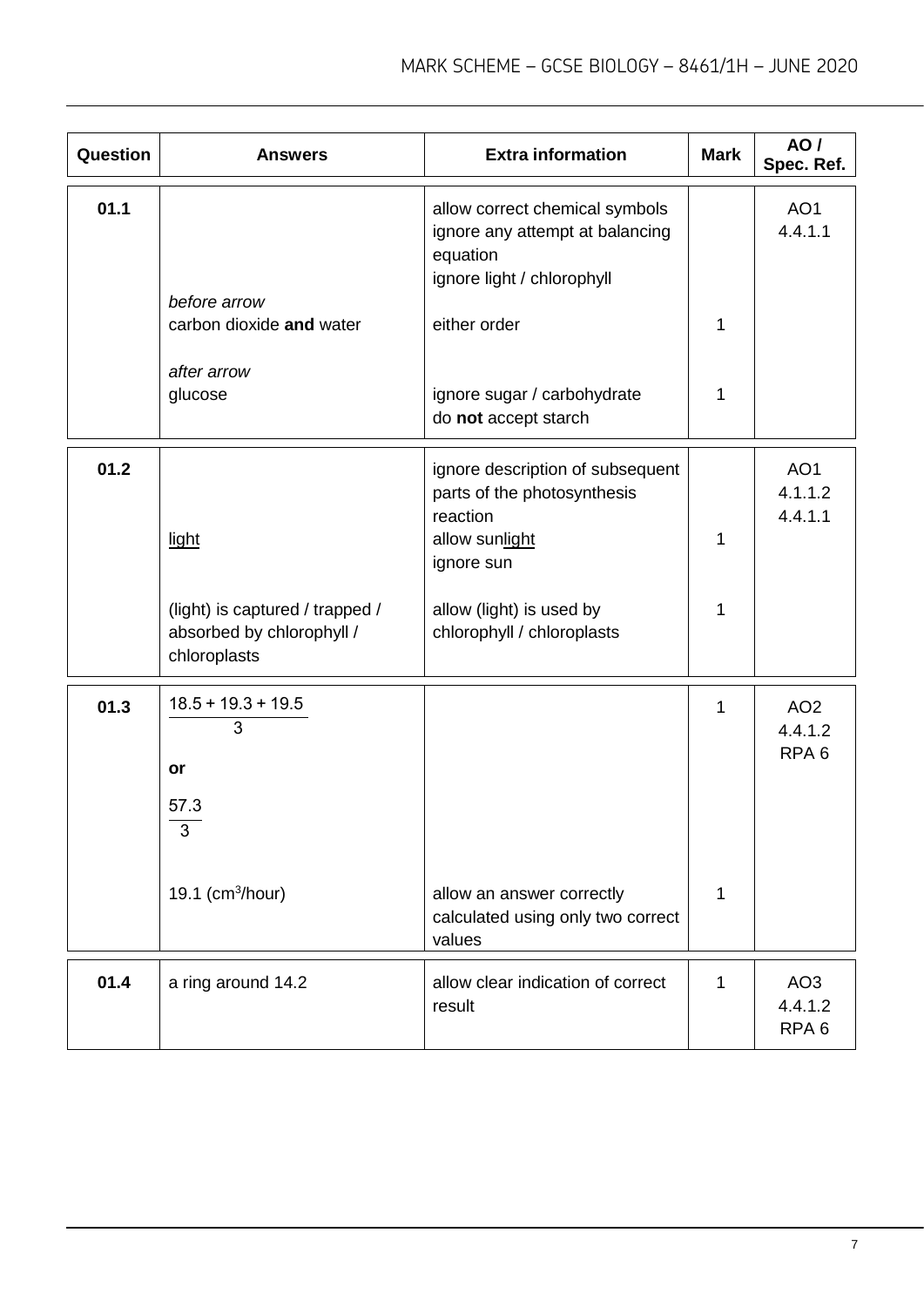| 01.5 | any one from:<br>scale / value was misread<br>$\bullet$<br>there was air / oxygen in the<br>syringe / measuring cylinder<br>/ apparatus<br>the lamp / light was moved<br>temperature changed<br>٠<br>had different mass / length<br>$\bullet$<br>of pondweed<br>pondweed had not<br>$\bullet$<br>acclimatised | ignore human error<br>ignore references to counting<br>bubbles or time<br>allow measurement error<br>allow light intensity changed<br>ignore different bulb / lamp<br>unqualified | 1 | AO <sub>3</sub><br>4.4.1.2<br>RPA <sub>6</sub> |
|------|---------------------------------------------------------------------------------------------------------------------------------------------------------------------------------------------------------------------------------------------------------------------------------------------------------------|-----------------------------------------------------------------------------------------------------------------------------------------------------------------------------------|---|------------------------------------------------|
| 01.6 | did not use it in calculation (of<br>mean)                                                                                                                                                                                                                                                                    |                                                                                                                                                                                   | 1 | AO <sub>3</sub><br>4.4.1.2<br>RPA <sub>6</sub> |
| 01.7 | any one from:<br>light (intensity)<br>٠<br>carbon dioxide<br>$\bullet$<br>(concentration)<br>pondweed size / amount<br>$\bullet$<br>pondweed species                                                                                                                                                          | do not accept temperature<br>ignore time<br>allow distance / power / colour<br>of lamp / light<br>allow same (piece of) pondweed                                                  | 1 | AO <sub>3</sub><br>4.4.1.2<br>RPA <sub>6</sub> |
| 01.8 | enzyme(s) lose the shape of the<br>active site                                                                                                                                                                                                                                                                | allow enzyme(s) (start to)<br>denature<br>allow enzyme(s) destroyed /<br>damaged<br>do not accept enzyme(s) killed                                                                | 1 | AO <sub>2</sub><br>4.2.2.1                     |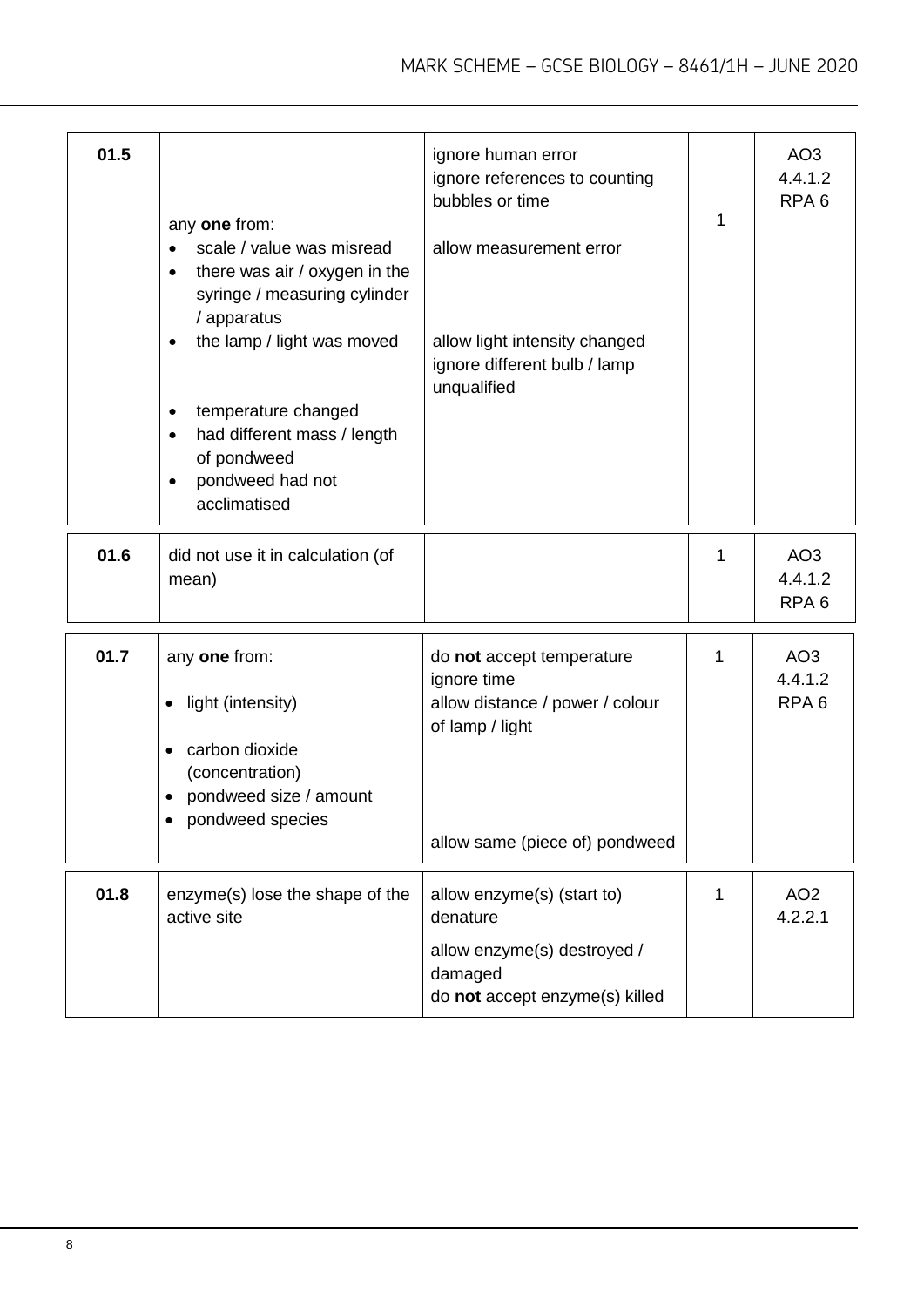| 01.9         | y-axis labelled '(rate of)<br>photosynthesis in cm <sup>3</sup> /hour' |                                                                                            |                | AO <sub>2</sub><br>4.4.1.2<br>RPA <sub>6</sub> |
|--------------|------------------------------------------------------------------------|--------------------------------------------------------------------------------------------|----------------|------------------------------------------------|
|              | suitable scale on y-axis                                               | must take up half or more of grid<br>provided                                              | 1              |                                                |
|              | all points plotted to within $\pm \frac{1}{2}$<br>small square         | allow 3 or 4 correct plots for 1<br>mark<br>ignore any attempt to plot a<br>point at 20 °C | $\overline{2}$ |                                                |
|              | correct curved line of best fit                                        | ignore line joined point to point<br>with straight lines<br>ignore extrapolation           |                |                                                |
| <b>Total</b> |                                                                        |                                                                                            | 16             |                                                |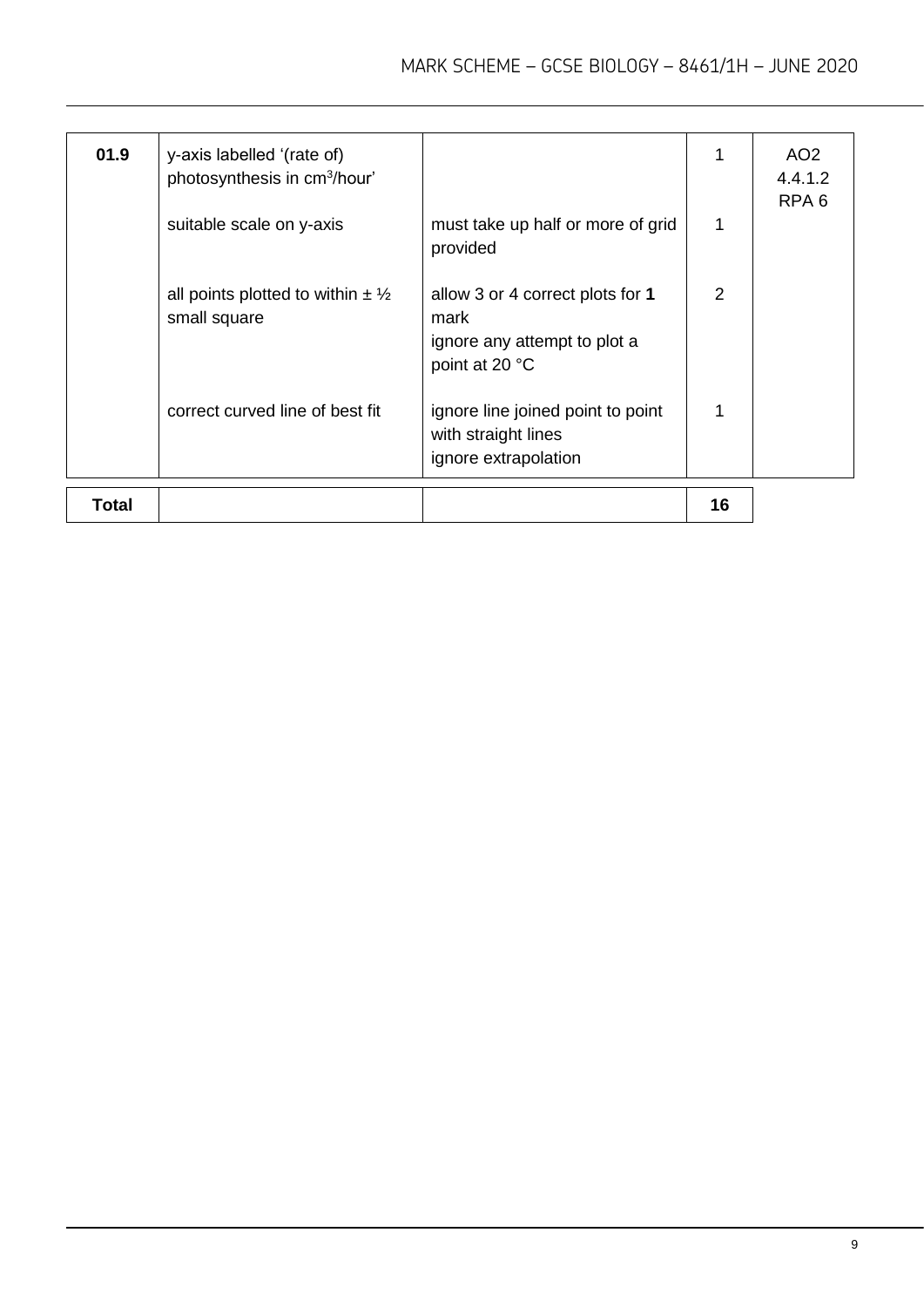| Question | <b>Answers</b>                                                                                       | <b>Extra information</b>                                                                                                                                               | Mark | <b>AO</b> /<br>Spec. Ref.             |
|----------|------------------------------------------------------------------------------------------------------|------------------------------------------------------------------------------------------------------------------------------------------------------------------------|------|---------------------------------------|
| 02.1     | movement / spreading out of<br>molecules / particles                                                 | allow movement / spreading out<br>of (named) substances /<br>chemicals / gases / liquids<br>ignore reference to membranes<br>$/$ cells                                 | 1    | AO <sub>1</sub><br>4.1.3.1            |
|          | from (an area of) high(er)<br>concentration to (an area of)<br>low(er) concentration                 | allow down / with the<br>concentration gradient<br>ignore along / across the<br>concentration gradient<br>do not accept movement from /<br>to a concentration gradient | 1    |                                       |
| 02.2     | increased carbon dioxide<br>concentration in the air<br>increased number of stomata<br>that are open |                                                                                                                                                                        | 1    | AO <sub>2</sub><br>4.1.3.1<br>4.2.3.2 |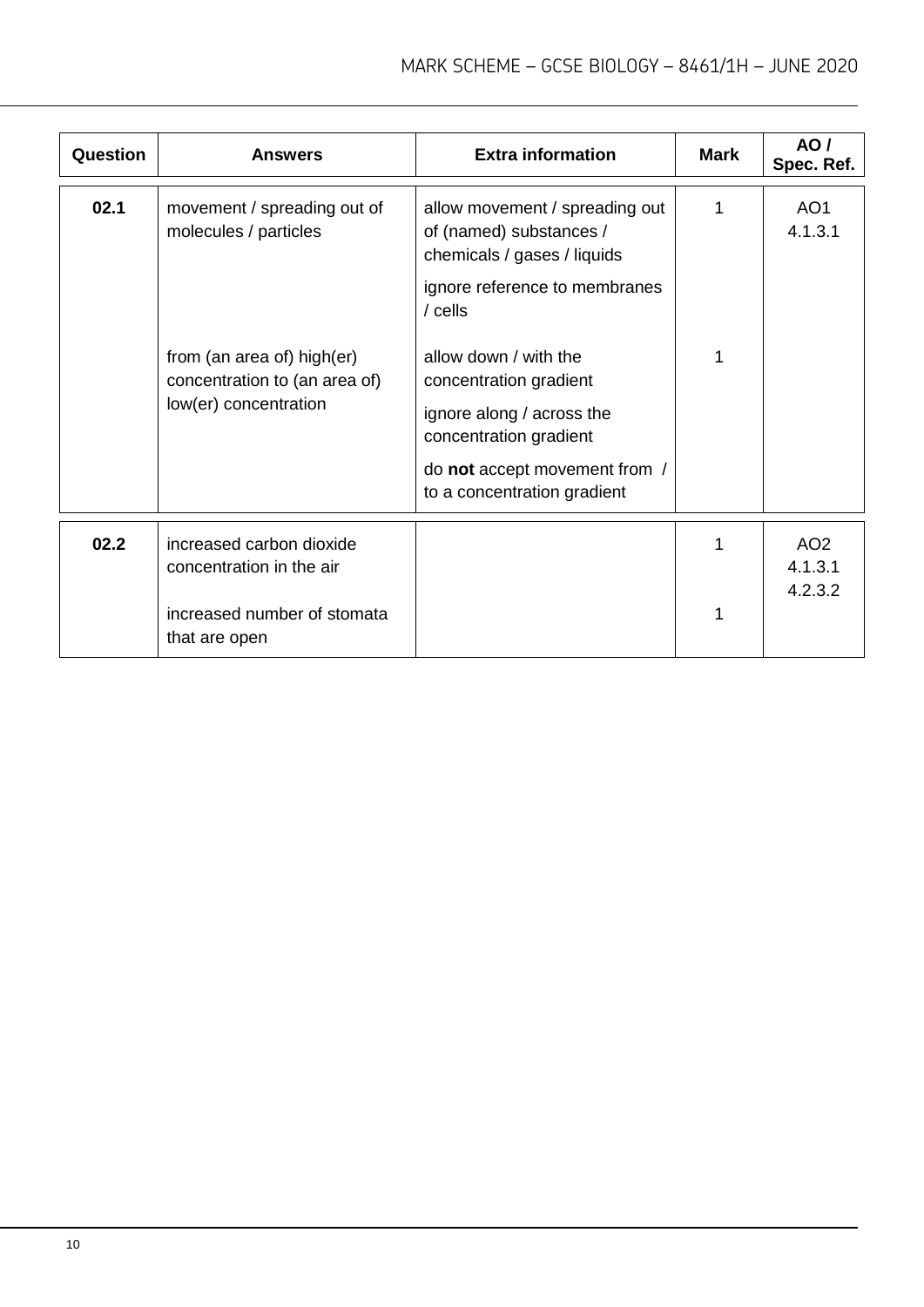| 02.3 | Level 3: Relevant points (reasons/causes) are identified, given in<br>detail and logically linked to form a clear account.                                                                                                                                                                                                                                                                                                                                                                                                                                                                                                                                                                                             | $5 - 6$ | AO <sub>1</sub><br>4.1.3.1<br>4.2.2.2 |
|------|------------------------------------------------------------------------------------------------------------------------------------------------------------------------------------------------------------------------------------------------------------------------------------------------------------------------------------------------------------------------------------------------------------------------------------------------------------------------------------------------------------------------------------------------------------------------------------------------------------------------------------------------------------------------------------------------------------------------|---------|---------------------------------------|
|      | Level 2: Relevant points (reasons/causes) are identified, and<br>there are attempts at logical linking. The resulting account is not<br>fully clear.                                                                                                                                                                                                                                                                                                                                                                                                                                                                                                                                                                   | $3 - 4$ | 4.2.2.3                               |
|      | <b>Level 1:</b> Points are identified and stated simply, but their<br>relevance is not clear and there is no attempt at logical linking.                                                                                                                                                                                                                                                                                                                                                                                                                                                                                                                                                                               | $1 - 2$ |                                       |
|      | No relevant content                                                                                                                                                                                                                                                                                                                                                                                                                                                                                                                                                                                                                                                                                                    | 0       |                                       |
|      | <b>Indicative content</b><br>(many) alveoli<br>• provide a large(r) surface area (: volume)<br>capillaries are thin<br>or alveoli / capillary walls are thin or one cell thick<br>or capillaries are close to the alveoli<br>• which provides short diffusion path (for oxygen / carbon<br>dioxide)<br>breathing (mechanism) moves air in and out<br>or lungs are ventilated<br>• to bring in (fresh) oxygen<br>• to remove carbon dioxide<br>• to maintain a concentration / diffusion gradient<br>large capillary network (around alveoli)<br>or good blood supply<br>• to remove oxygen(ated blood) quickly<br>• to bring carbon dioxide to the lungs quickly<br>• to maintain a concentration / diffusion gradient |         |                                       |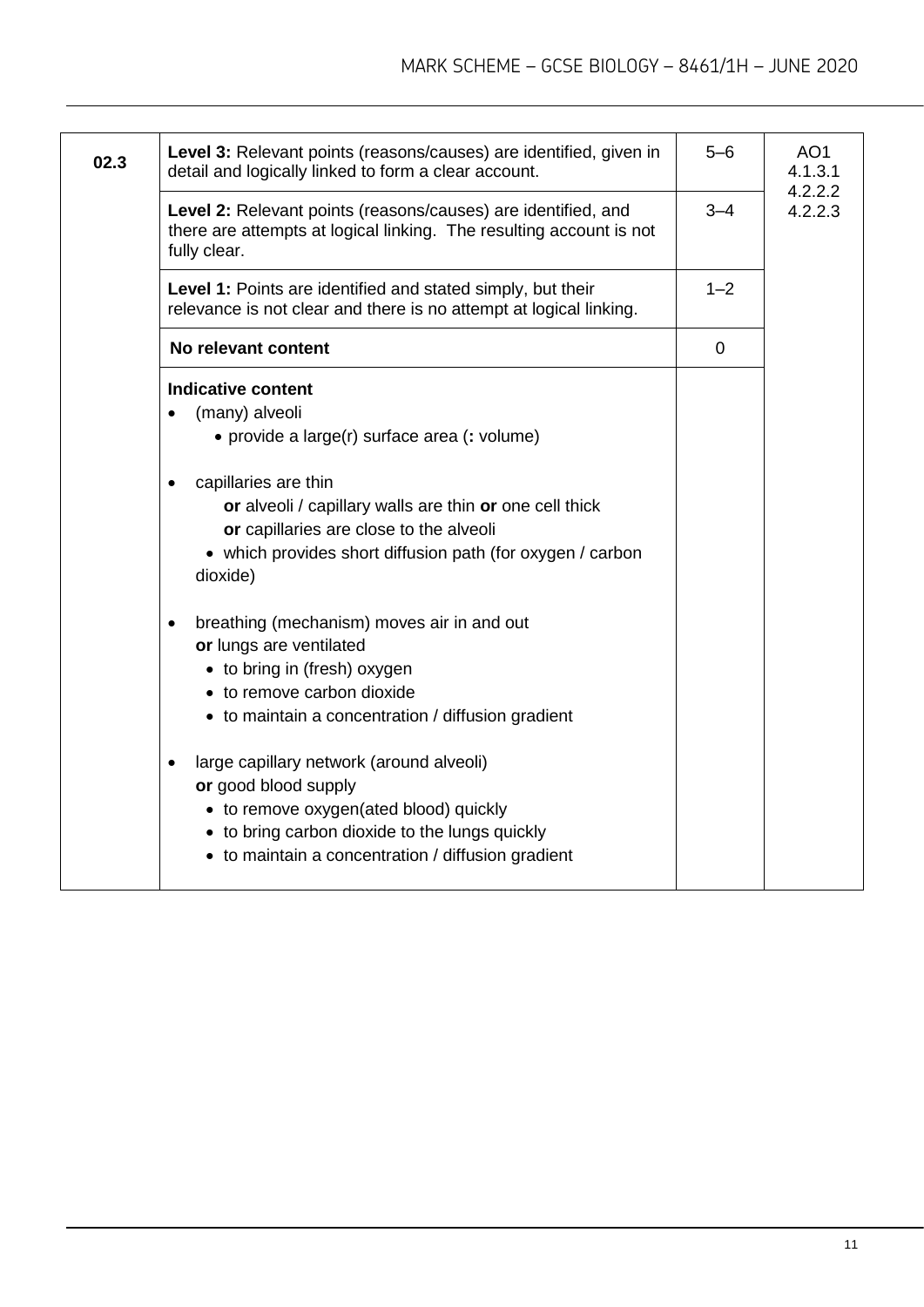MARK SCHEME – GCSE BIOLOGY – 8461/1H – JUNE 2020

| 02.4         | osmosis                                                                                                                     | allow diffusion                                                                                                                                                                                                                                                                                                                                                                                                                        | 1  | AO <sub>1</sub><br>4.1.3.1<br>4.2.3.2<br>4.1.3.2 |
|--------------|-----------------------------------------------------------------------------------------------------------------------------|----------------------------------------------------------------------------------------------------------------------------------------------------------------------------------------------------------------------------------------------------------------------------------------------------------------------------------------------------------------------------------------------------------------------------------------|----|--------------------------------------------------|
| 02.5         | active transport                                                                                                            |                                                                                                                                                                                                                                                                                                                                                                                                                                        |    | AO <sub>3</sub>                                  |
|              | (because) energy is needed                                                                                                  |                                                                                                                                                                                                                                                                                                                                                                                                                                        | 1  | AO <sub>2</sub>                                  |
|              | (to move nitrate ions) from a<br>low(er) concentration (in the<br>soil) to a high(er) concentration<br>(in the root / cell) | allow (to move nitrate ions)<br>against / up the concentration<br>gradient<br>allow (because) there is a lower<br>concentration (of nitrate ions) in<br>the soil or (because) there is a<br>higher concentration (of nitrate<br>ions) in the root / cell<br>ignore reference to amount /<br>number of nitrate ions<br>ignore along / across the<br>concentration gradient<br>do not accept if reference to<br>molecules / atoms moving | 1  | AO <sub>2</sub><br>4.1.1.3<br>4.2.3.2<br>4.1.3.3 |
| <b>Total</b> |                                                                                                                             |                                                                                                                                                                                                                                                                                                                                                                                                                                        | 14 |                                                  |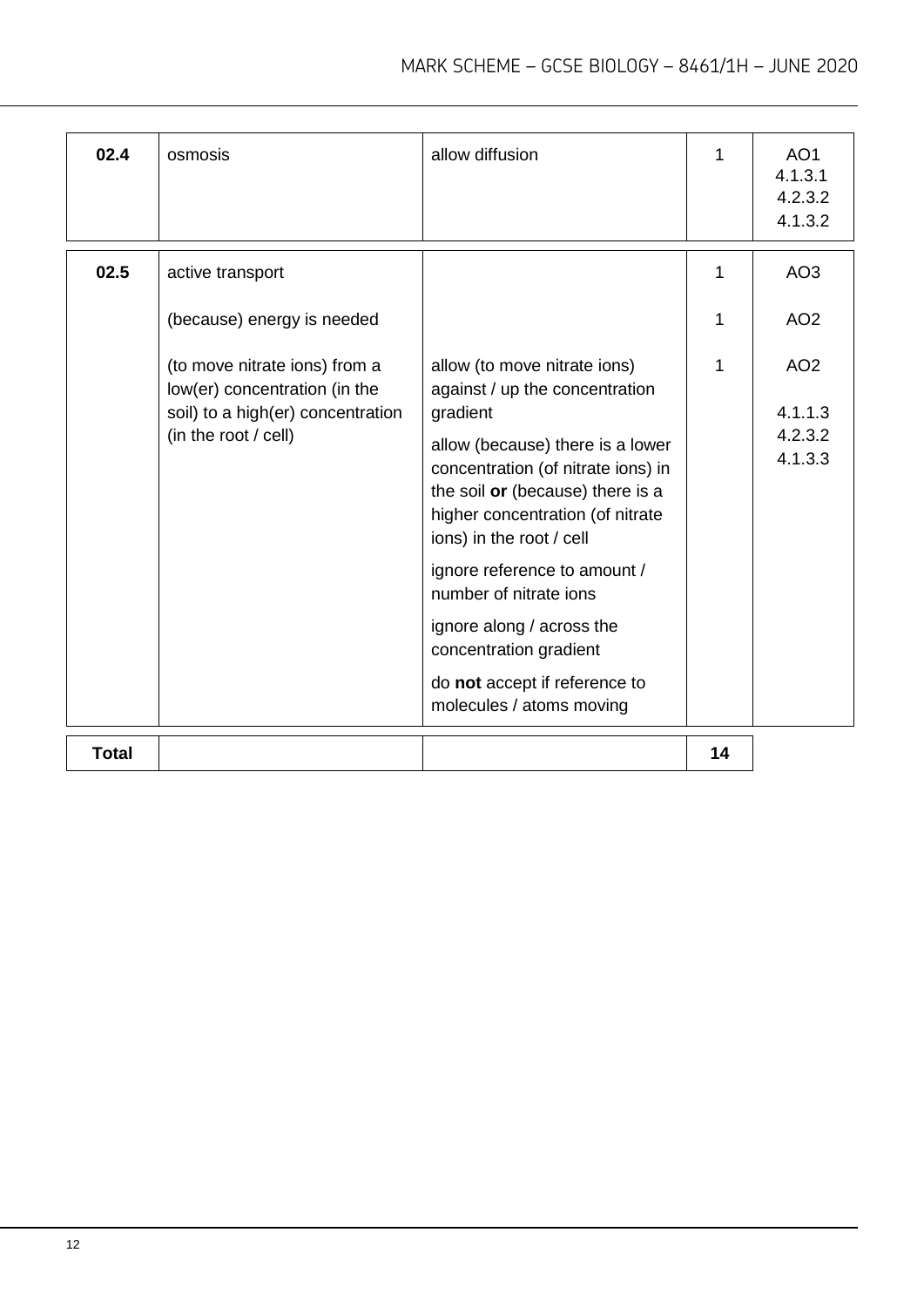| Question | <b>Answers</b>                                                                                                                                                                                                                                                                                                                                                                                                | <b>Extra information</b>                                                                                                                                                                                                                                                                                                                                                                                    | <b>Mark</b> | AO /<br>Spec. Ref.                               |
|----------|---------------------------------------------------------------------------------------------------------------------------------------------------------------------------------------------------------------------------------------------------------------------------------------------------------------------------------------------------------------------------------------------------------------|-------------------------------------------------------------------------------------------------------------------------------------------------------------------------------------------------------------------------------------------------------------------------------------------------------------------------------------------------------------------------------------------------------------|-------------|--------------------------------------------------|
| 03.1     | any two from:<br>(both have)<br>• cytoplasm<br>(cell) membrane<br>DNA / genetic material<br>ribosomes<br>٠                                                                                                                                                                                                                                                                                                    | ignore reference to shape<br>allow RNA<br>ignore genetic information<br>if no other mark awarded allow<br>sub-cellular structures for 1<br>mark<br>if no other mark awarded allow<br>correct cellular process, e.g.<br>respiration for 1 mark                                                                                                                                                               | 2           | AO <sub>2</sub><br>4.1.1.1<br>4.1.1.2<br>4.1.2.1 |
| 03.2     | any three from:<br>prokaryotic cell is smaller<br>$\bullet$<br>prokaryotic cell has no<br>$\bullet$<br>mitochondria<br>prokaryotic cell has no<br>nucleus<br>or DNA is free in the<br>cytoplasm<br>or genetic material is free in<br>the cytoplasm<br>prokaryotic cell has a single<br>٠<br>loop of DNA<br>or prokaryotic cell has a<br>single loop of genetic material<br>prokaryotic cell has plasmids<br>٠ | allow converse for eukaryotic<br>cells<br>allow reference to bacterium<br>instead of prokaryotic cell<br>ignore reference to features not<br>shown in Figure 5<br>if neither mark awarded, allow<br>prokaryotic cell has no<br>membrane-bound organelles<br>ignore genetic information<br>ignore genetic information<br>ignore circular / rings of DNA<br>allow prokaryotic cells have<br>smaller ribosomes | 3           | AO <sub>2</sub><br>4.1.1.1<br>4.1.1.2<br>4.1.2.1 |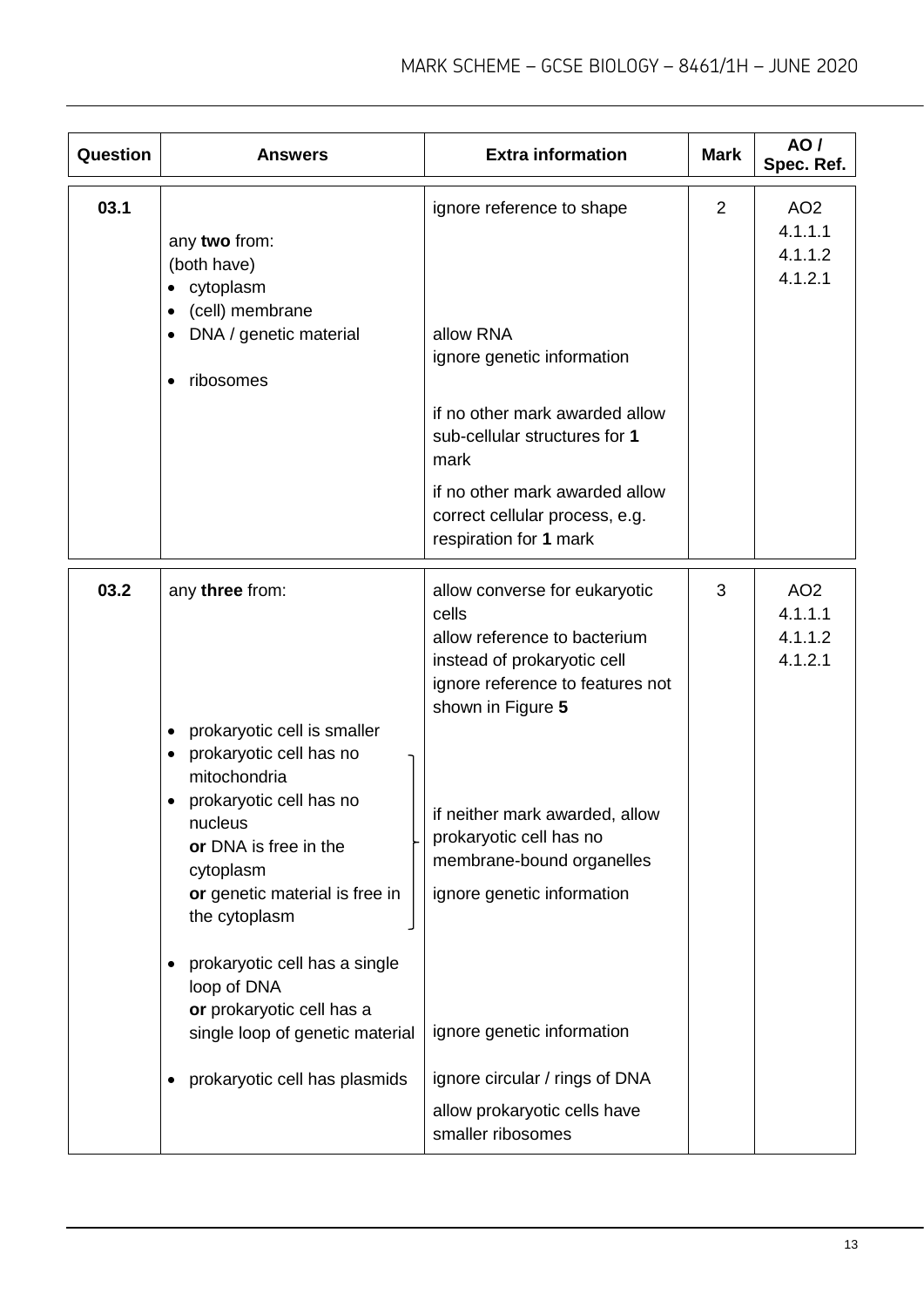| 03.3         | $1 \mu m = 0.001 \text{ mm}$<br>or 1 mm = $1000 \mu m$<br>or 0.05 mm = $50 \mu m$<br>or $0.05 \times 1000$                                         |                                                                                                                              | 1            | AO <sub>2</sub><br>4.1.1.1<br>4.1.1.2 |
|--------------|----------------------------------------------------------------------------------------------------------------------------------------------------|------------------------------------------------------------------------------------------------------------------------------|--------------|---------------------------------------|
|              | (1:) 50                                                                                                                                            | do not accept if a unit is given                                                                                             | $\mathbf 1$  |                                       |
| 03.4         | mitosis                                                                                                                                            | correct spelling only                                                                                                        | 1            | AO <sub>1</sub><br>4.1.2.2            |
| 03.5         | 35%                                                                                                                                                |                                                                                                                              | 1            | AO <sub>2</sub><br>4.1.2.2            |
| 03.6         | $(\text{stage } 1)$<br>DNA / chromosomes replicate /<br>duplicate                                                                                  | ignore names of the stages of<br>the cell cycle<br>ignore genetic material<br>ignore DNA / chromosomes<br>double / reproduce | $\mathbf{1}$ | AO <sub>1</sub><br>4.1.2.2            |
|              | mitochondria / ribosomes / sub-<br>cellular structures increase in<br>number<br>or mitochondria / ribosomes /<br>sub-cellular structures replicate | allow cytoplasm increases<br>ignore cell grows unqualified                                                                   | 1            |                                       |
|              | (stage 2)<br>one set of chromosomes is<br>pulled / moved to each end of<br>the cell                                                                | allow one of each chromosome<br>is pulled / moved to each end of<br>the cell<br>ignore nucleus divides                       | 1            |                                       |
|              | (stage 3)<br>the cytoplasm and cell<br>membrane divides (to form two<br>cells)                                                                     | allow cytoplasm divides and<br>(new) cell membranes form<br>ignore nucleus divides                                           | $\mathbf{1}$ |                                       |
| <b>Total</b> |                                                                                                                                                    |                                                                                                                              | 13           |                                       |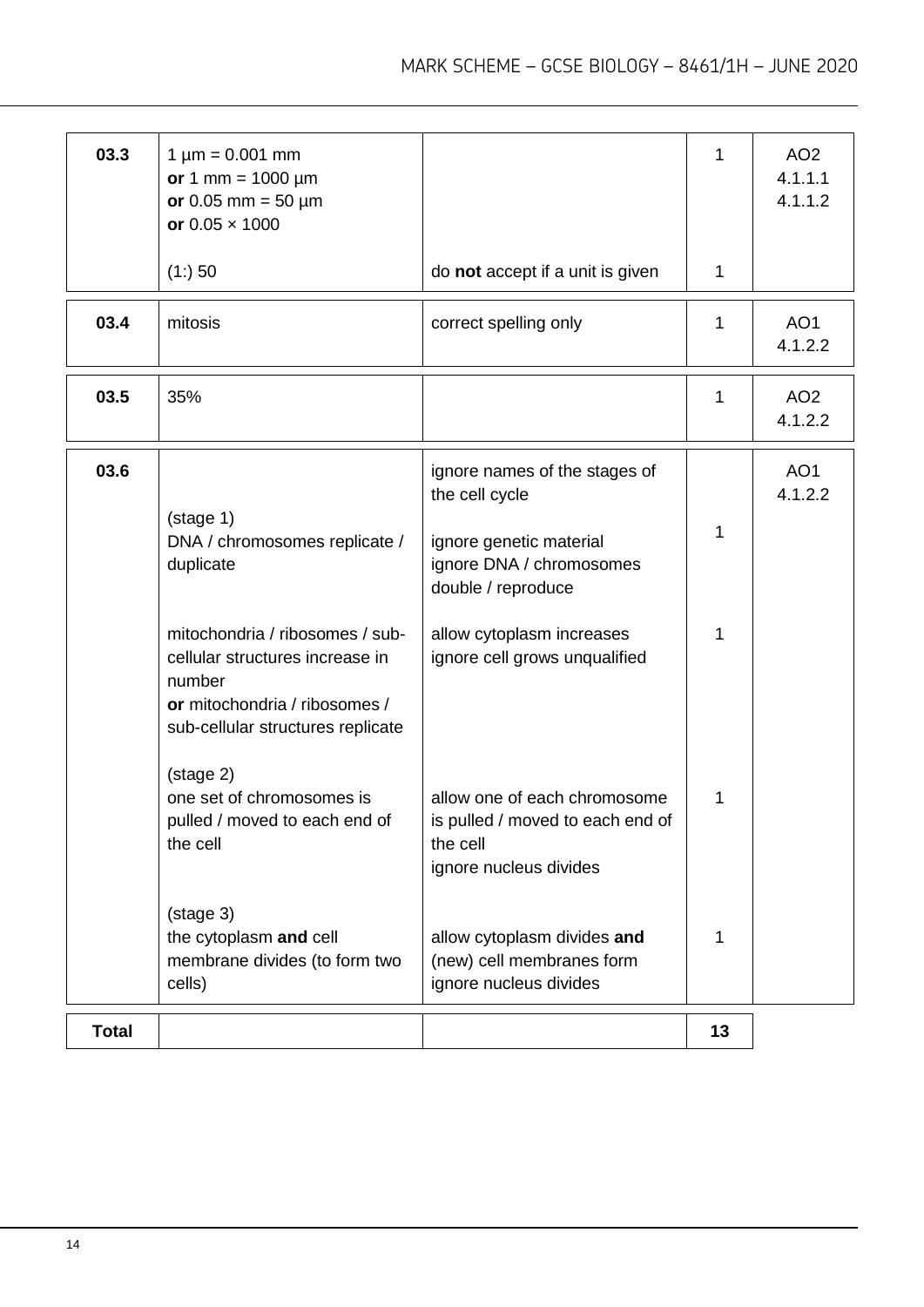| Question | <b>Answers</b>                                                                                        | <b>Extra information</b>                                                                 | <b>Mark</b> | AO /<br>Spec. Ref.         |
|----------|-------------------------------------------------------------------------------------------------------|------------------------------------------------------------------------------------------|-------------|----------------------------|
| 04.1     | fatty acids                                                                                           |                                                                                          | 1           | AO <sub>1</sub>            |
|          | glycerol                                                                                              |                                                                                          | 1           | 4.2.2.1<br>4.4.2.3         |
| 04.2     | enzyme binds to the substrate<br>because they are<br>complementary (shapes)                           | allow enzyme joins to the<br>substrate because they fit<br>together exactly              | 1           | AO <sub>2</sub><br>4.2.2.1 |
|          |                                                                                                       | allow enzyme joins to the<br>substrate because the substrate<br>fits the active site     |             |                            |
|          |                                                                                                       | ignore reference to specificity<br>do not accept same shape                              |             |                            |
|          | (so) substrate is broken down<br>(into products)                                                      | allow (so) substrate splits (into<br>products)                                           | 1           |                            |
|          |                                                                                                       | ignore products are formed,<br>unqualified                                               |             |                            |
|          | (so) products are released<br>or enzyme is not changed                                                | allow enzyme is not used up                                                              | 1           |                            |
|          |                                                                                                       | allow reference to activation<br>energy for either marking point 2<br>or marking point 3 |             |                            |
| 04.3     | each active site has a specific<br>shape (so only fits one type of                                    | allow each active site is a<br>different shape                                           | 1           | AO <sub>2</sub><br>4.2.2.1 |
|          | lipid molecule)                                                                                       | do not accept reference to the<br>substrate having an active site                        |             |                            |
| 04.4     | add Benedict's (solution /<br>reagent to the liquid)                                                  |                                                                                          | 1           | AO <sub>1</sub><br>4.2.2.1 |
|          | boil / heat                                                                                           | allow any temperature of 65 °C<br>or above                                               | 1           | RPA <sub>4</sub>           |
|          | (if glucose is present the blue)<br>colour changes to yellow / green<br>/ orange / brown / (brick)red |                                                                                          | 1           |                            |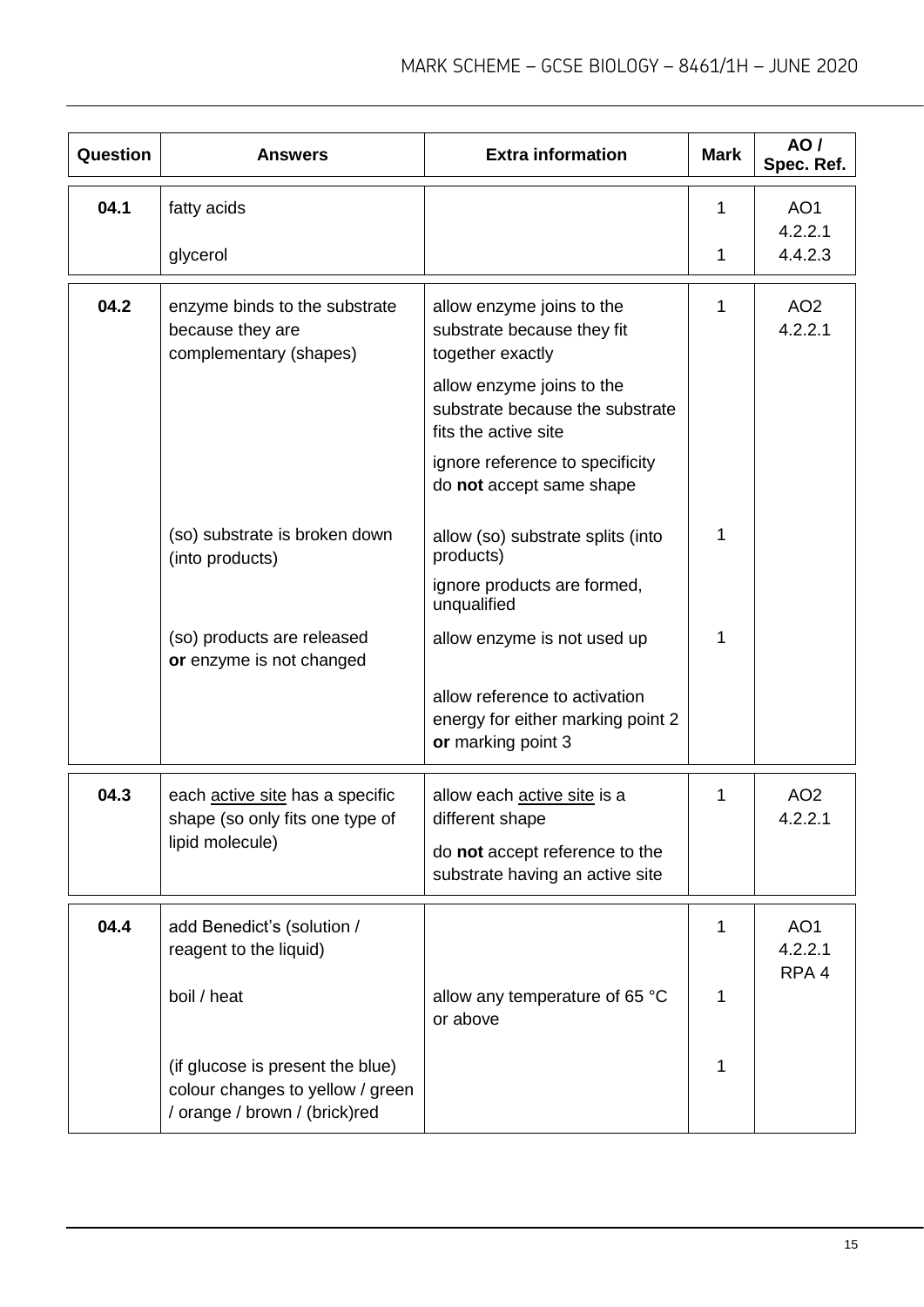| 04.5         | add iodine solution / reagent (to<br>the liquid)<br>(if starch is present) it changes<br>colour to blue / black (from<br>yellow / orange / brown)                                                                                          | allow add a drop of iodine<br>ignore iodine unqualified                                                                                                                                                                       | 1<br>1 | AO <sub>1</sub><br>4.2.2.1<br>RPA <sub>4</sub>   |
|--------------|--------------------------------------------------------------------------------------------------------------------------------------------------------------------------------------------------------------------------------------------|-------------------------------------------------------------------------------------------------------------------------------------------------------------------------------------------------------------------------------|--------|--------------------------------------------------|
| 04.6         | glucose from photosynthesis<br>(excess) glucose converted to                                                                                                                                                                               | do not accept starch made in<br>photosynthesis<br>allow (excess) glucose is stored                                                                                                                                            | 1<br>1 | AO <sub>2</sub><br>4.2.2.1<br>4.4.1.1<br>4.4.1.3 |
|              | starch                                                                                                                                                                                                                                     | as starch                                                                                                                                                                                                                     |        | 4.4.2.3                                          |
| 04.7         | starch (stores) have been<br>converted to glucose                                                                                                                                                                                          | ignore reference to residual<br>glucose from previous<br>photosynthesis                                                                                                                                                       | 1      | AO <sub>3</sub><br>4.4.1.1<br>4.4.2.1<br>4.4.1.3 |
|              | (so the glucose can be) used for<br>respiration / (named) metabolic<br>reactions<br>or (so the glucose can be) used<br>to release energy                                                                                                   | do not accept idea of energy<br>being produced / created / made                                                                                                                                                               | 1      |                                                  |
|              | (because) there is no light to<br>make (new / more) glucose by<br>photosynthesis                                                                                                                                                           |                                                                                                                                                                                                                               | 1      |                                                  |
| 04.8         | any one from:<br>• test roots / stems of plants (in<br>the light and dark)<br>• test other species of plant<br>• measure the concentrations<br>of glucose and starch<br>• vary the time in the dark /<br>light<br>• test variegated leaves | do not accept reference to<br>changing the independent<br>variable<br>allow test other parts of the<br>plants<br>allow test other types of plant<br>ignore mass / amount<br>allow any other valid extension<br>ignore repeats | 1      | AO <sub>3</sub><br>4.4.1.2<br>4.4.1.3            |
| <b>Total</b> |                                                                                                                                                                                                                                            |                                                                                                                                                                                                                               | 17     |                                                  |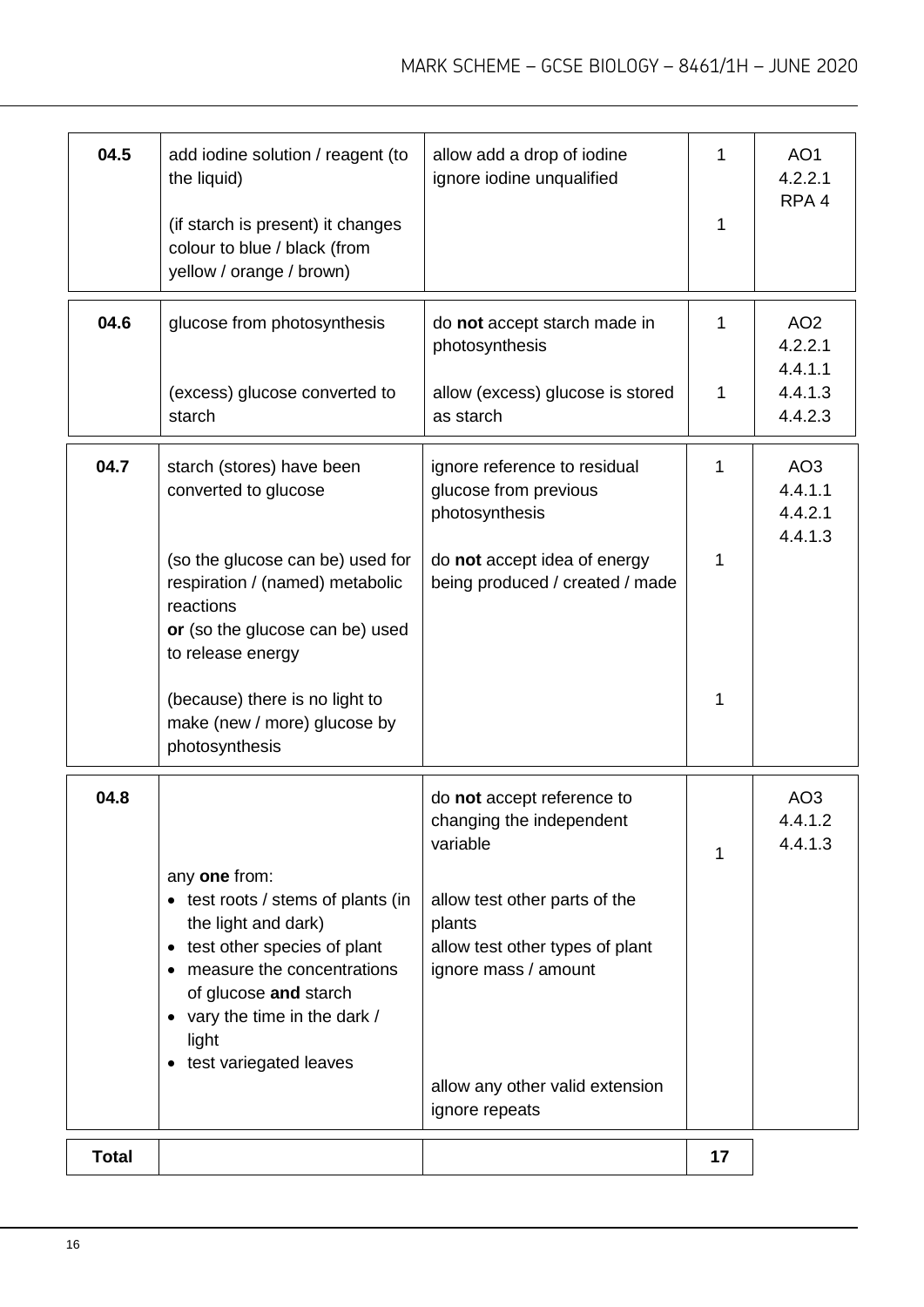| Question | <b>Answers</b>                                    | <b>Extra information</b>                                                                                         | <b>Mark</b> | AO/<br>Spec. Ref.          |
|----------|---------------------------------------------------|------------------------------------------------------------------------------------------------------------------|-------------|----------------------------|
| 05.1     | mechanical                                        | allow physical<br>allow structural                                                                               | 1           | AO <sub>3</sub><br>4.3.3.2 |
| 05.2     | any one from:<br>to deter herbivores<br>$\bullet$ | ignore to injure animals,<br>unqualified<br>allow to deter animals eating it<br>do not accept to deter predators |             | AO <sub>2</sub><br>4.3.3.2 |
|          | to prevent animals damaging<br>$\bullet$<br>it    |                                                                                                                  |             |                            |
| 05.3     | chemical                                          |                                                                                                                  | 1           | AO <sub>3</sub><br>4.3.3.2 |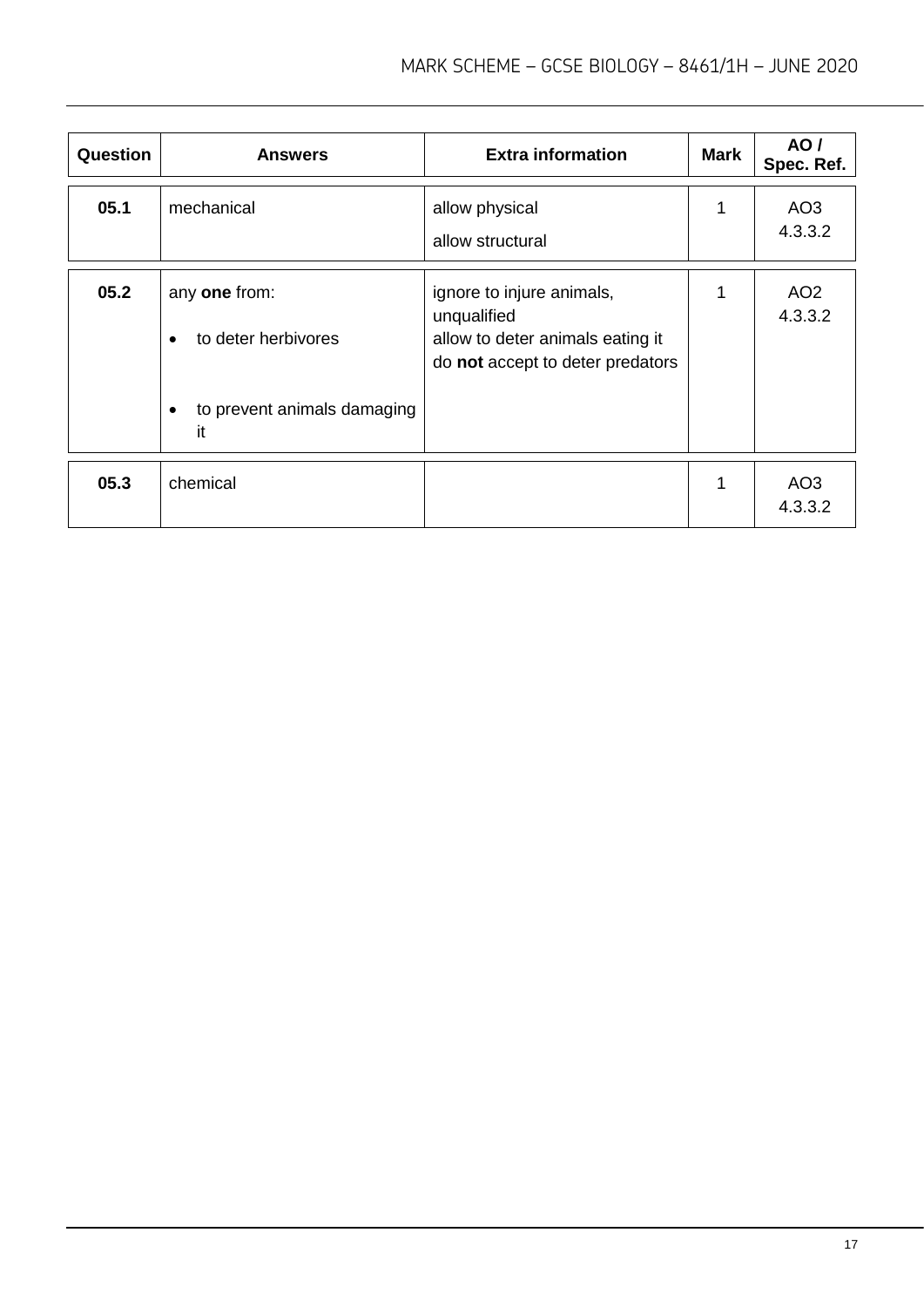| 05.4 | any two from:<br>lack of magnesium (ions) (1)                                                                                                              |                                                                                                                                                                                       | 5 | AO <sub>2</sub><br>4.3.3.1<br>4.3.1.1                                             |
|------|------------------------------------------------------------------------------------------------------------------------------------------------------------|---------------------------------------------------------------------------------------------------------------------------------------------------------------------------------------|---|-----------------------------------------------------------------------------------|
|      | (so) not enough chlorophyll<br>for (efficient) photosynthesis<br>(1)<br>(so) not enough glucose to<br>make proteins for growth<br>or not enough glucose to | allow (so) lack of chlorophyll<br>produced causes yellow leaves<br>$(1)$ , $(so)$ not enough<br>photosynthesis to produce<br>glucose which is used to make<br>proteins for growth (1) |   | 4.3.1.2<br>4.3.1.4<br>4.4.1.1<br>4.4.1.2<br>AO <sub>1</sub><br>4.4.2.3<br>4.4.1.3 |
|      | release energy for growth (1)                                                                                                                              |                                                                                                                                                                                       |   |                                                                                   |
|      | infection by pathogen /<br>bacteria / virus / fungus (1)                                                                                                   | allow correctly named pathogen<br>allow has rose black spot / TMV                                                                                                                     |   |                                                                                   |
|      | (so) leaves become<br>discoloured / yellow so less<br>photosynthesis (1)                                                                                   | allow other symptoms of named<br>pathogens / disease                                                                                                                                  |   |                                                                                   |
|      | (so) not enough glucose to<br>make proteins for growth<br>or not enough glucose to<br>release energy for growth (1)                                        | award once only                                                                                                                                                                       |   |                                                                                   |
|      | infected by aphids (1)                                                                                                                                     |                                                                                                                                                                                       |   |                                                                                   |
|      | (which) remove sugars from<br>phloem (1)                                                                                                                   |                                                                                                                                                                                       |   |                                                                                   |
|      | (so) not enough glucose to<br>make proteins for growth<br>or not enough glucose to<br>release energy for growth (1)                                        | award once only                                                                                                                                                                       |   |                                                                                   |
|      | lack of (available) light (1)                                                                                                                              |                                                                                                                                                                                       |   |                                                                                   |
|      | (so) chlorophyll breaks down<br>(1)                                                                                                                        |                                                                                                                                                                                       |   |                                                                                   |
|      | (so) not enough glucose to<br>make proteins for growth<br>or not enough glucose to<br>release energy for growth (1)                                        | award once only                                                                                                                                                                       |   |                                                                                   |
|      |                                                                                                                                                            |                                                                                                                                                                                       |   |                                                                                   |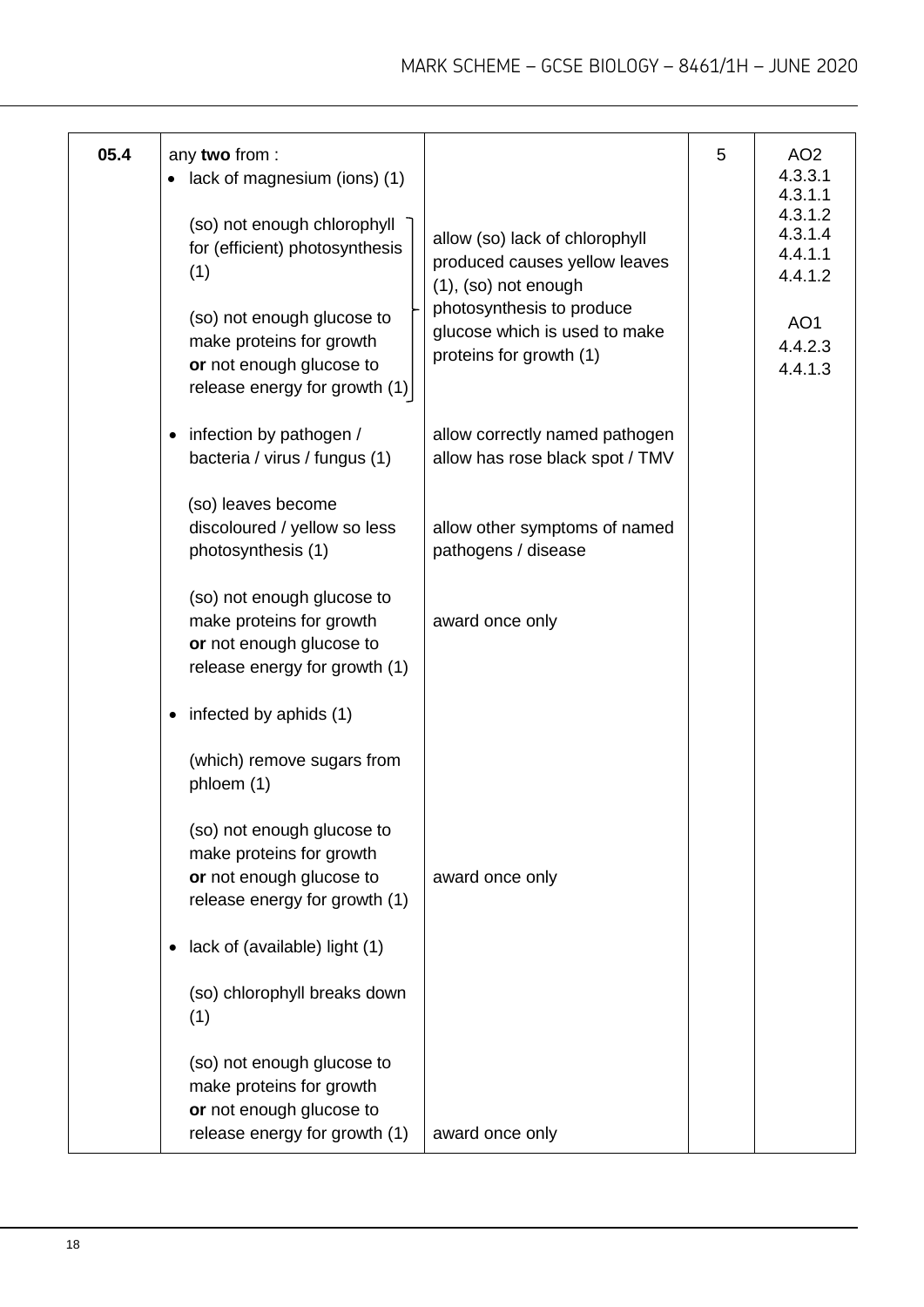| 05.5         | (bacteria) obtain glucose / sugar<br>(from the plant)                                    |                                           | 1  | AO <sub>3</sub>                       |
|--------------|------------------------------------------------------------------------------------------|-------------------------------------------|----|---------------------------------------|
|              | (glucose used) for respiration<br>or (glucose used) for making<br>other named substances | allow (glucose used) to release<br>energy | 1  | AO <sub>2</sub><br>4.2.3.2<br>4.4.1.3 |
|              |                                                                                          |                                           |    |                                       |
| 05.6         | (gorse plant) obtains nitrate<br>(ions)                                                  |                                           | 1  | AO <sub>2</sub><br>4.1.3.3<br>4.4.2.3 |
|              | needed for amino acids /<br>proteins                                                     | allow needed to make<br>chlorophyll / DNA | 1  | AO <sub>1</sub><br>4.3.3.1            |
| 05.7         | willow bark                                                                              |                                           | 1  | AO <sub>2</sub><br>4.3.1.9            |
| <b>Total</b> |                                                                                          |                                           | 13 |                                       |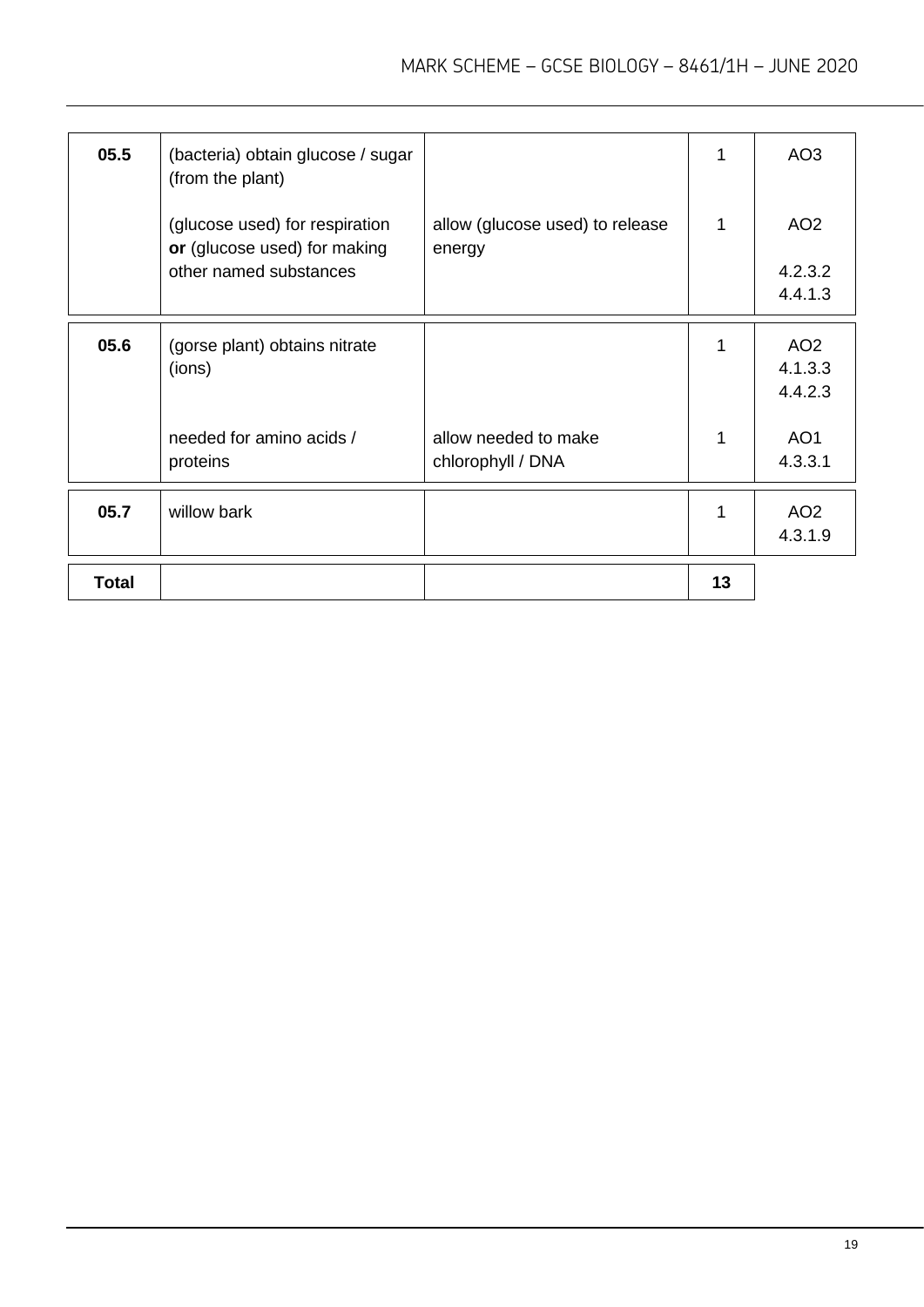| Question | <b>Answers</b>                                                                                          | <b>Extra information</b>                                                                           | <b>Mark</b> | AO/<br>Spec. Ref.          |
|----------|---------------------------------------------------------------------------------------------------------|----------------------------------------------------------------------------------------------------|-------------|----------------------------|
| 06.1     | any two from:                                                                                           | ignore genetic factors                                                                             | 2           | AO <sub>3</sub><br>4.2.2.6 |
|          | • BMI / morphology / obesity level                                                                      | allow mass / weight and<br>height                                                                  |             |                            |
|          | smoking habits<br>٠<br>$\bullet$ diet<br>medication                                                     | allow previous drinking habits<br>allow medical conditions<br>allow drug use                       |             |                            |
|          | family history of liver disease<br>٠<br>• fitness levels<br>ethnicity<br>٠<br>• area of UK they live in | allow level of exercise<br>allow race                                                              |             |                            |
| 06.2     | $2.55 - 1.60 (= 0.95)$                                                                                  | allow $1.60 - 2.55 (= -0.95)$<br>allow value for with meals in<br>range 1.60 to 1.65 (for 1.60)    | 1           | AO <sub>2</sub><br>4.2.2.6 |
|          | $(\frac{0.95}{2.55} \times 100 = )$<br>37 (.2549019608) (%)                                             | allow answer correctly<br>calculated from values in<br>ranges 1.60 to 1.65 and 2.50<br>to 2.60     | 1           |                            |
|          |                                                                                                         | allow $-37(.2549019608)$ (%)                                                                       |             |                            |
| 06.3     | $12 \times 2 \times 7 = 168$ (g/week)                                                                   |                                                                                                    | 1           | AO <sub>2</sub>            |
|          | 1.8                                                                                                     | allow in range 1.8-1.9<br>allow correct reading from a<br>calculation that omits the 2 or<br>the 7 | 1           | 4.2.2.6                    |
|          |                                                                                                         | do not accept if a unit is given                                                                   |             |                            |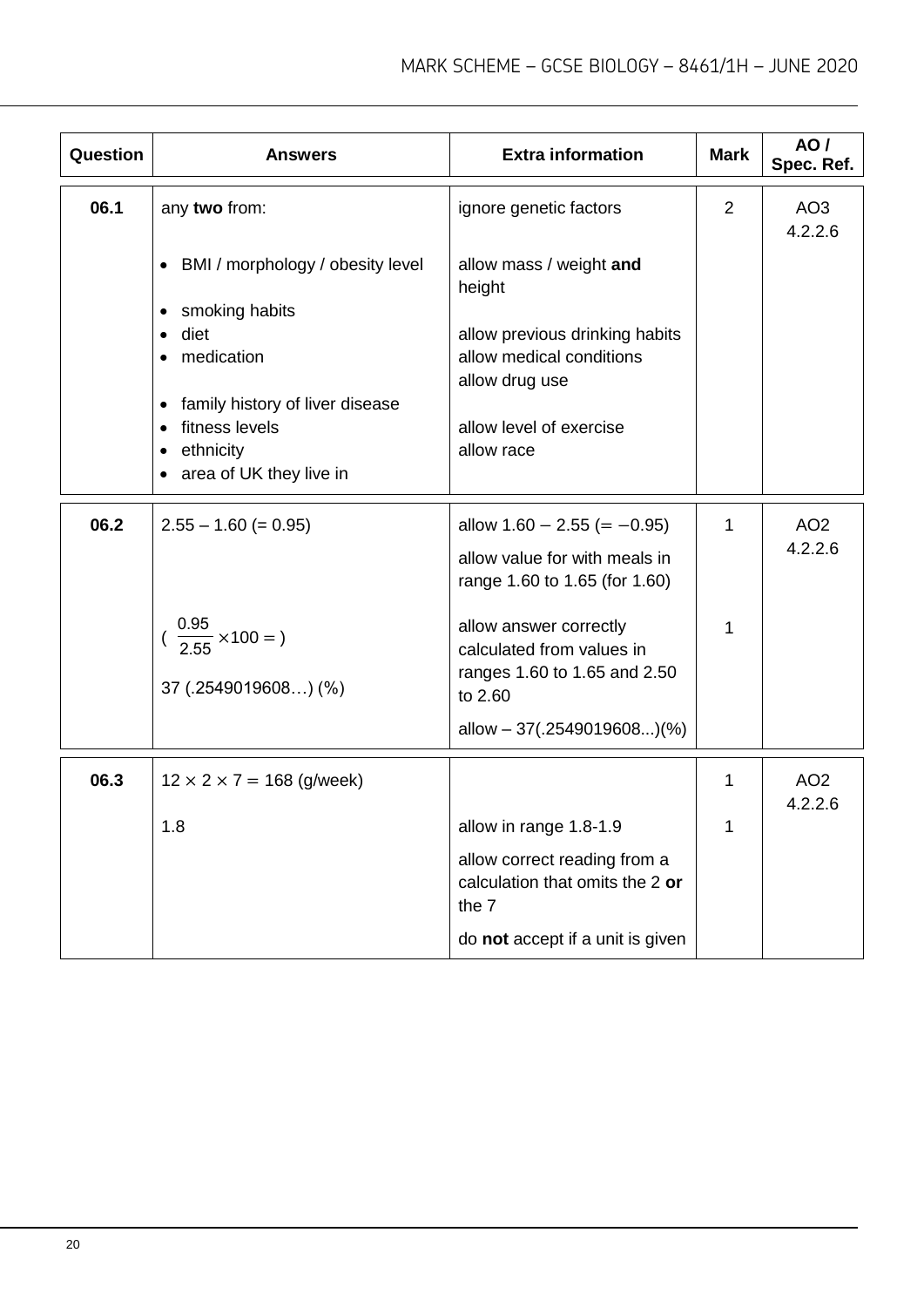| 06.4 | any two from:<br>• consuming alcohol increases the<br>RR (with / without meals) and<br>supporting data<br>consuming less than 50 g/week of<br>٠<br>alcohol with meals does not<br>increase the RR<br>even (small amounts of alcohol at)<br>$\bullet$<br>25 g/week increases the RR if not<br>with meals | allow risk for RR throughout<br>allow data in terms of number<br>of glasses of wine<br>allow increasing alcohol<br>consumption increases the<br>RR at an increasing rate<br>allow any value between 35<br>and 60 g/week | 2 | AO <sub>3</sub><br>4.2.2.6 |
|------|---------------------------------------------------------------------------------------------------------------------------------------------------------------------------------------------------------------------------------------------------------------------------------------------------------|-------------------------------------------------------------------------------------------------------------------------------------------------------------------------------------------------------------------------|---|----------------------------|
| 06.5 | any two from:<br>large number in survey<br>$\bullet$<br>long term / 15 year survey<br>well controlled                                                                                                                                                                                                   | allow 800 000 in survey<br>if neither mark awarded allow<br>large study<br>allow many controls                                                                                                                          | 2 | AO <sub>3</sub><br>4.2.2.6 |
| 06.6 | any one from:<br>people underestimate /<br>overestimate alcohol<br>consumption<br>people may change (lifestyle /<br>drinking) habits over time<br>some people may drink all their<br>٠<br>weekly alcohol at once                                                                                        | allow people lie about alcohol<br>consumption<br>or people lie about other<br>named control variables<br>ignore survey only tested<br>women                                                                             | 1 | AO <sub>3</sub><br>4.2.2.6 |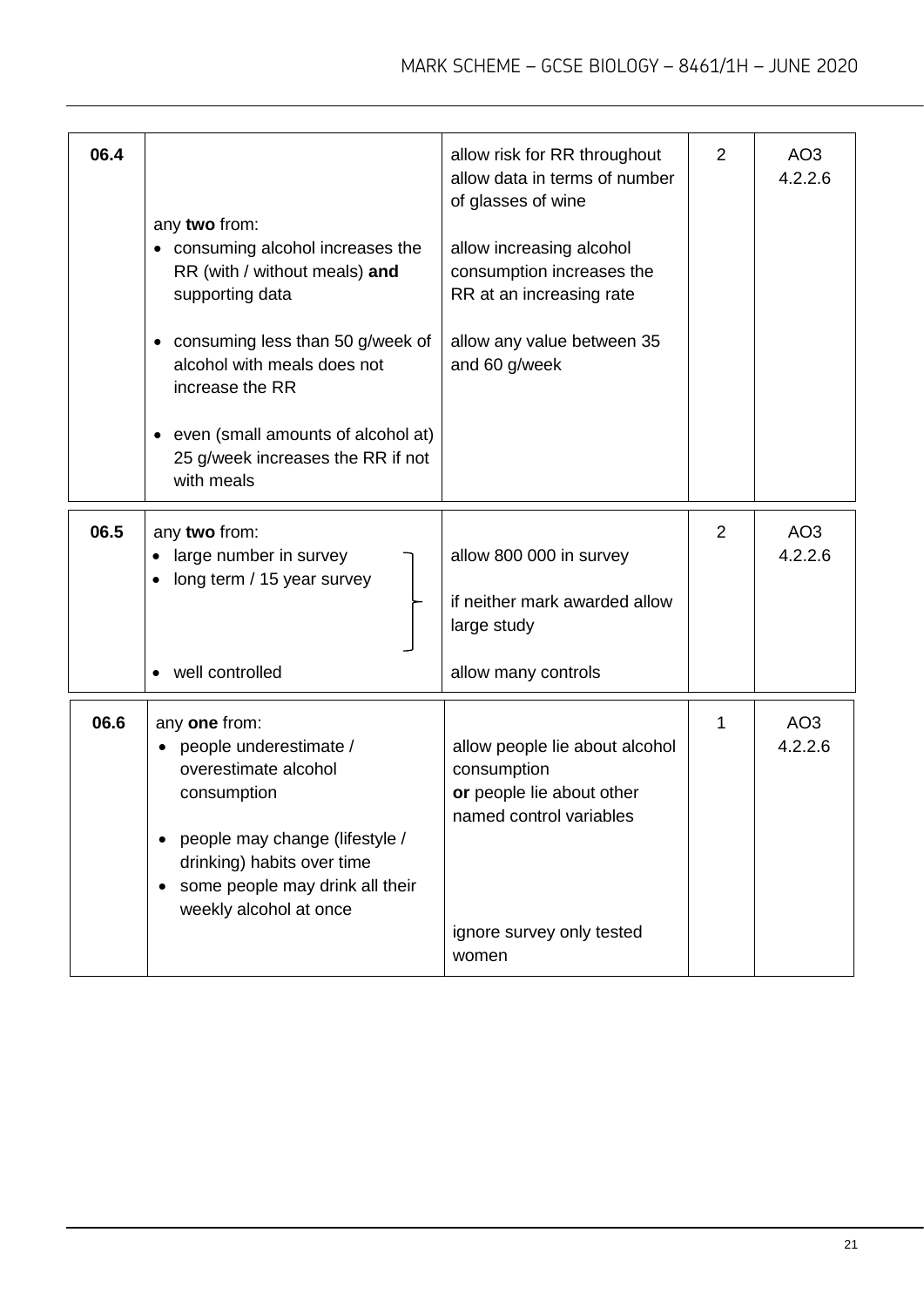| 06.7         | Level 2: Scientifically relevant facts, events or processes are<br>identified and given in detail to form an accurate account.                                                                                                                                                                                                                               | $3 - 4$ | AO <sub>2</sub><br>4.4.2.3<br>4.2.2.1 |
|--------------|--------------------------------------------------------------------------------------------------------------------------------------------------------------------------------------------------------------------------------------------------------------------------------------------------------------------------------------------------------------|---------|---------------------------------------|
|              | Level 1: Facts, events or processes are identified and simply stated<br>but their relevance is not clear.                                                                                                                                                                                                                                                    |         | AO <sub>1</sub><br>4.4.2.2            |
|              | No relevant content                                                                                                                                                                                                                                                                                                                                          | 0       | 4.2.2.6<br>4.2.2.5                    |
|              | <b>Indicative content</b>                                                                                                                                                                                                                                                                                                                                    |         | 4.5.3.3                               |
|              | Responses may refer to either total or partial liver failure                                                                                                                                                                                                                                                                                                 |         |                                       |
|              | no bile made (in the liver)<br>fats / lipids are not emulsified<br>$\circ$<br>surface area of fats / lipids not increased<br>$\circ$<br>pH of small intestine will not be alkaline / neutralised<br>$\circ$<br>enzymes (in small intestine) will not work effectively<br>$\circ$<br>or (named) food not digested / absorbed<br>so may lose weight<br>$\circ$ |         |                                       |
|              | lactic acid not broken down / oxidised<br>accumulation of lactic acid in blood / body<br>$\circ$<br>lactic acid is toxic or body will be poisoned<br>$\circ$<br>oxygen debt higher / prolonged<br>$\circ$<br>so muscle pain / fatigue<br>$\circ$                                                                                                             |         |                                       |
|              | proteins / amino acids will not be broken down (in liver)<br>(amino acids) not deaminated<br>$\circ$<br>amino acids not made into urea or will not form<br>$\circ$<br>ammonia<br>(however) any ammonia formed is toxic<br>$\circ$<br>so accumulation of amino acids in blood / body<br>$\circ$                                                               |         |                                       |
|              | liver does not break down / remove other toxins (like alcohol)<br>toxins accumulate in blood / body<br>$\circ$<br>body will be poisoned<br>$\circ$<br>so pain or jaundice or swollen liver or portal<br>$\circ$<br>hypertension occurs                                                                                                                       |         |                                       |
| $\mathbf{v}$ | glycogen stores will not be formed<br>cannot control blood glucose<br>$\circ$<br>so hyperglycaemia / hypoglycaemia / diabetes / coma<br>$\circ$<br>may occur                                                                                                                                                                                                 |         |                                       |
| Total        |                                                                                                                                                                                                                                                                                                                                                              | 15      |                                       |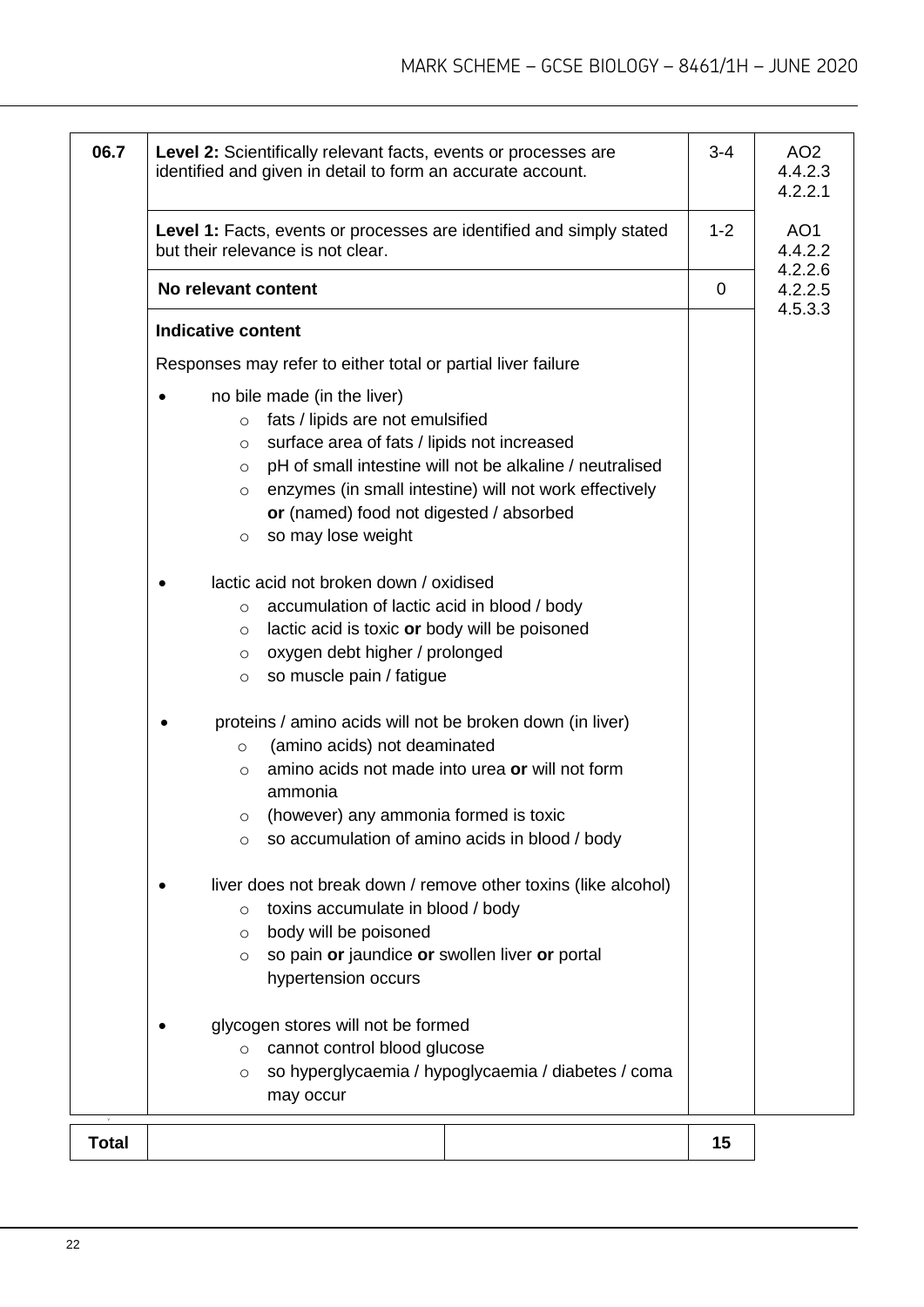| Question | <b>Answers</b>                                                                                         | <b>Extra information</b>                                                                                             | <b>Mark</b> | AO/<br>Spec.Ref.                                 |
|----------|--------------------------------------------------------------------------------------------------------|----------------------------------------------------------------------------------------------------------------------|-------------|--------------------------------------------------|
| 07.1     |                                                                                                        | ignore add mAbs and dye to<br>slide (unbound)                                                                        |             | AO <sub>2</sub><br>4.3.2.2                       |
|          | bind fluorescent dye to mAbs                                                                           |                                                                                                                      | 1           |                                                  |
|          | put (bound) fluorescent mAbs<br>on the slide (and rinse off)                                           |                                                                                                                      |             |                                                  |
|          | mAbs will bind to Candida<br>albicans / pathogens and show<br>up under the microscope                  | allow mAbs will bind to Candida<br>albicans / pathogens and show<br>up under UV (lamp)                               | 1           |                                                  |
| 07.2     | more Candida albicans /<br>pathogens will be engulfed /<br>killed by phagocytes / white<br>blood cells | allow Candida albicans /<br>pathogens will be engulfed /<br>killed by phagocytes / white<br>blood cells more quickly | 1           | AO <sub>2</sub><br>4.2.2.3<br>4.3.1.6<br>4.3.1.7 |
|          |                                                                                                        | do not accept white blood cells<br>produce antibodies                                                                |             |                                                  |
|          |                                                                                                        | do not accept lymphocytes<br>engulf Candida albicans                                                                 |             |                                                  |
|          | therefore less damage to cells /<br>tissues / organs                                                   | ignore less toxin released (by<br>Candida albicans)                                                                  | 1           |                                                  |